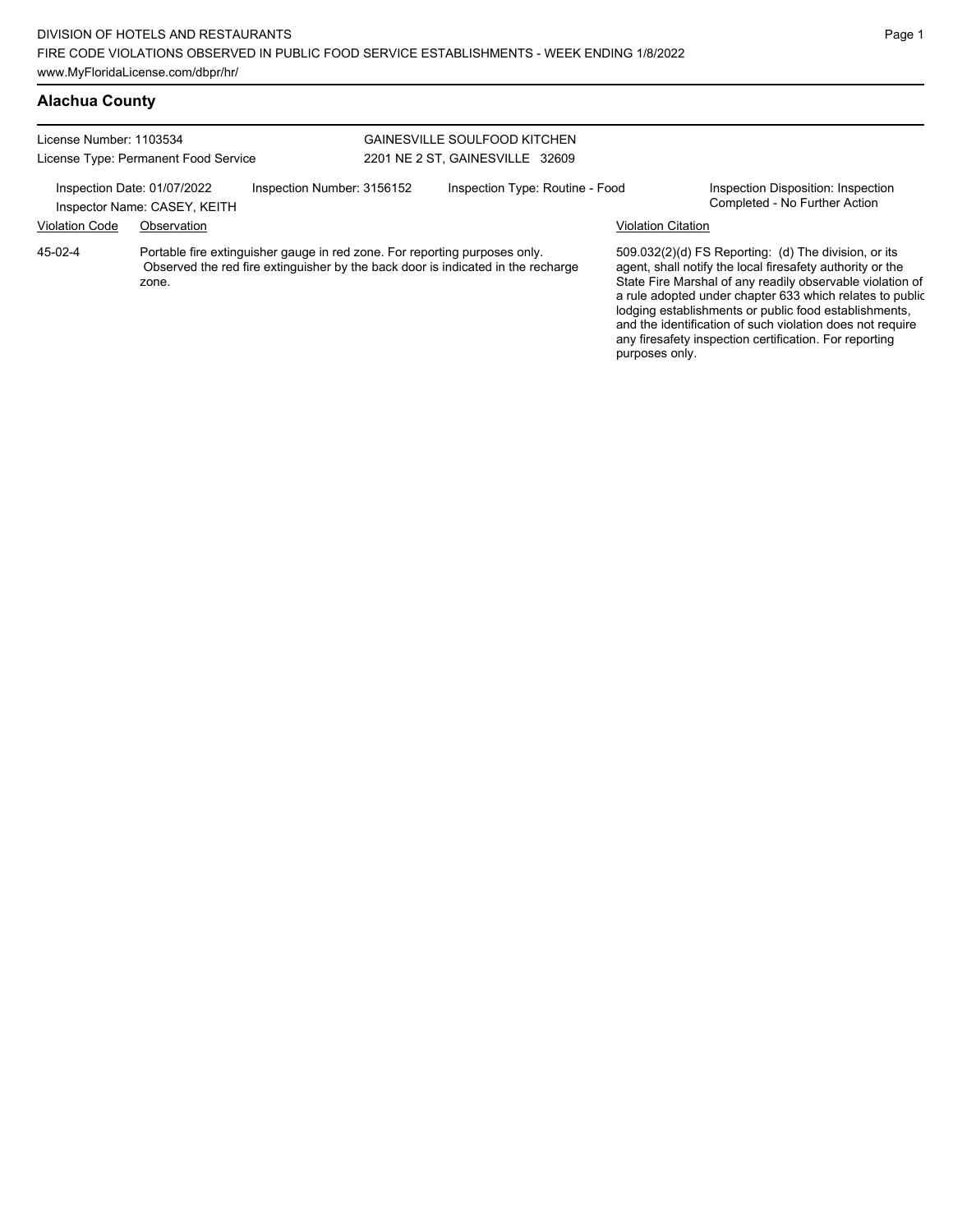| License Number: 1507056                              | License Type: Permanent Food Service                                                                 | <b>B&amp;B CARIBBEAN RESTAURANT</b><br>6050 BADCOCK ST SE 1, PALM BAY 32909 |                                 |                           |                                                                                                                                                                                                                                                                                                                                                                                                                            |
|------------------------------------------------------|------------------------------------------------------------------------------------------------------|-----------------------------------------------------------------------------|---------------------------------|---------------------------|----------------------------------------------------------------------------------------------------------------------------------------------------------------------------------------------------------------------------------------------------------------------------------------------------------------------------------------------------------------------------------------------------------------------------|
| Inspection Date: 01/07/2022<br><b>Violation Code</b> | Inspection Number: 3149872<br>Inspector Name: DAVIS, DIANNA<br>Observation                           |                                                                             | Inspection Type: Routine - Food | <b>Violation Citation</b> | Inspection Disposition: Warning<br>Issued                                                                                                                                                                                                                                                                                                                                                                                  |
| 45-02-4                                              | Portable fire extinguisher gauge in red zone. For reporting purposes only. K class<br>in the kitchen |                                                                             |                                 | purposes only.            | 509.032(2)(d) FS Reporting: (d) The division, or its<br>agent, shall notify the local firesafety authority or the<br>State Fire Marshal of any readily observable violation of<br>a rule adopted under chapter 633 which relates to public<br>lodging establishments or public food establishments,<br>and the identification of such violation does not require<br>any firesafety inspection certification. For reporting |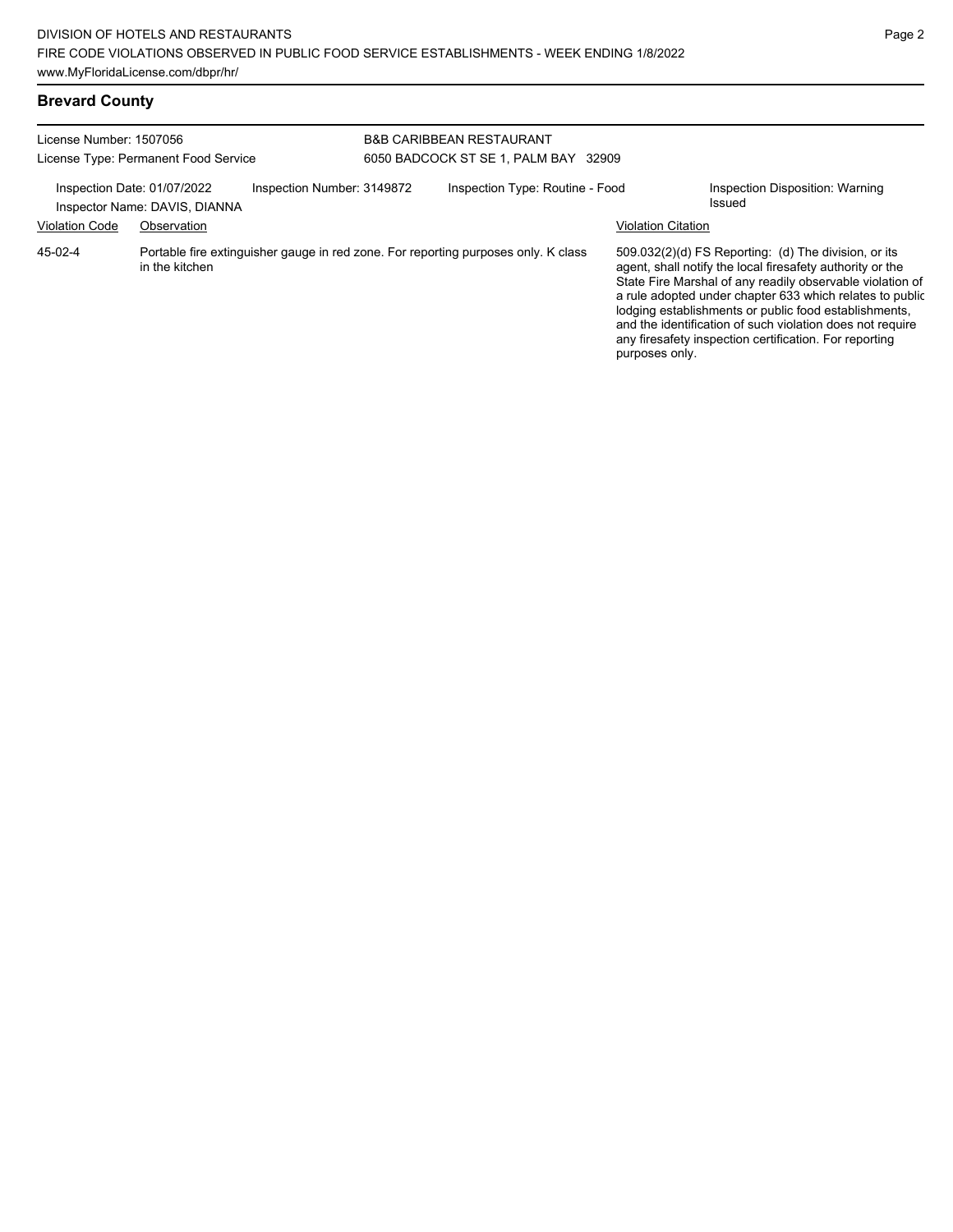| <b>Broward County</b>   |                                                                                                                                                                                                                |                     |                                                                                        |                                                                                                                                                                                                                                                                                                                                                                                                                                              |                                                                                                                                                                                                                                                                                                                                                                                                                            |  |
|-------------------------|----------------------------------------------------------------------------------------------------------------------------------------------------------------------------------------------------------------|---------------------|----------------------------------------------------------------------------------------|----------------------------------------------------------------------------------------------------------------------------------------------------------------------------------------------------------------------------------------------------------------------------------------------------------------------------------------------------------------------------------------------------------------------------------------------|----------------------------------------------------------------------------------------------------------------------------------------------------------------------------------------------------------------------------------------------------------------------------------------------------------------------------------------------------------------------------------------------------------------------------|--|
| License Number: 1625140 | License Type: Permanent Food Service                                                                                                                                                                           |                     | OUTBACK AND CARRABBA'S EXPRESS<br>2307 E HALLANDALE BEACH BLVD, HALLANDALE BEACH 33009 |                                                                                                                                                                                                                                                                                                                                                                                                                                              |                                                                                                                                                                                                                                                                                                                                                                                                                            |  |
|                         | Inspection Date: 01/07/2022<br>Inspection Number: 3140518<br>Inspector Name: GANPAT, INDAR                                                                                                                     |                     | Inspection Type: Routine - Food                                                        |                                                                                                                                                                                                                                                                                                                                                                                                                                              | Inspection Disposition: Inspection<br>Completed - No Further Action                                                                                                                                                                                                                                                                                                                                                        |  |
| <b>Violation Code</b>   | Observation                                                                                                                                                                                                    |                     |                                                                                        | <b>Violation Citation</b>                                                                                                                                                                                                                                                                                                                                                                                                                    |                                                                                                                                                                                                                                                                                                                                                                                                                            |  |
| 46-01-4                 | Marked exit/path to marked exit blocked by garage cans . For reporting purposes<br>only. Operator removed **Corrected On-Site**                                                                                |                     |                                                                                        | purposes only.                                                                                                                                                                                                                                                                                                                                                                                                                               | 509.032(2)(d) FS Reporting: (d) The division, or its<br>agent, shall notify the local firesafety authority or the<br>State Fire Marshal of any readily observable violation of<br>a rule adopted under chapter 633 which relates to public<br>lodging establishments or public food establishments,<br>and the identification of such violation does not require<br>any firesafety inspection certification. For reporting |  |
| License Number: 1624860 |                                                                                                                                                                                                                | <b>CHINA GARDEN</b> |                                                                                        |                                                                                                                                                                                                                                                                                                                                                                                                                                              |                                                                                                                                                                                                                                                                                                                                                                                                                            |  |
|                         | License Type: Permanent Food Service                                                                                                                                                                           |                     | 7954 MCNAB RD, NORTH LAUDERDALE 33068                                                  |                                                                                                                                                                                                                                                                                                                                                                                                                                              |                                                                                                                                                                                                                                                                                                                                                                                                                            |  |
|                         | Inspection Date: 01/07/2022<br>Inspection Number: 3148849<br>Inspector Name: ROGERS, VERNEL                                                                                                                    |                     | Inspection Type: Routine - Food                                                        |                                                                                                                                                                                                                                                                                                                                                                                                                                              | Inspection Disposition: Inspection<br>Completed - No Further Action                                                                                                                                                                                                                                                                                                                                                        |  |
| Violation Code          | Observation                                                                                                                                                                                                    |                     |                                                                                        | <b>Violation Citation</b>                                                                                                                                                                                                                                                                                                                                                                                                                    |                                                                                                                                                                                                                                                                                                                                                                                                                            |  |
| 46-01-4                 | Marked exit/path to marked exit blocked. For reporting purposes only. Main<br>kitchen rear exit door- observed exit door being blocked by empty boxes. Operator<br>removed empty boxes. ** Corrected On-Site** |                     |                                                                                        | 509.032(2)(d) FS Reporting: (d) The division, or its<br>agent, shall notify the local firesafety authority or the<br>State Fire Marshal of any readily observable violation of<br>a rule adopted under chapter 633 which relates to public<br>lodging establishments or public food establishments,<br>and the identification of such violation does not require<br>any firesafety inspection certification. For reporting<br>purposes only. |                                                                                                                                                                                                                                                                                                                                                                                                                            |  |
| License Number: 1621154 |                                                                                                                                                                                                                |                     | <b>BOONOONOONOOS INC</b>                                                               |                                                                                                                                                                                                                                                                                                                                                                                                                                              |                                                                                                                                                                                                                                                                                                                                                                                                                            |  |
|                         | License Type: Permanent Food Service                                                                                                                                                                           |                     | 2439 N STATE RD 7, LAUDERHILL 33313                                                    |                                                                                                                                                                                                                                                                                                                                                                                                                                              |                                                                                                                                                                                                                                                                                                                                                                                                                            |  |
|                         | Inspection Date: 01/05/2022<br>Inspection Number: 3155761<br>Inspector Name: ROGERS, VERNEL                                                                                                                    |                     | Inspection Type: Routine - Food                                                        |                                                                                                                                                                                                                                                                                                                                                                                                                                              | Inspection Disposition: Inspection<br>Completed - No Further Action                                                                                                                                                                                                                                                                                                                                                        |  |
| Violation Code          | Observation                                                                                                                                                                                                    |                     |                                                                                        | <b>Violation Citation</b>                                                                                                                                                                                                                                                                                                                                                                                                                    |                                                                                                                                                                                                                                                                                                                                                                                                                            |  |
| 46-01-4                 | Marked exit/path to marked exit blocked. For reporting purposes only. Main<br>kitchen rear exit door- observed exit door being blocked by trash can. Operator<br>removed trash can. ** Corrected On-Site**     |                     |                                                                                        | purposes only.                                                                                                                                                                                                                                                                                                                                                                                                                               | 509.032(2)(d) FS Reporting: (d) The division, or its<br>agent, shall notify the local firesafety authority or the<br>State Fire Marshal of any readily observable violation of<br>a rule adopted under chapter 633 which relates to public<br>lodging establishments or public food establishments,<br>and the identification of such violation does not require<br>any firesafety inspection certification. For reporting |  |
| License Number: 1615835 |                                                                                                                                                                                                                | <b>MIAMI SUBS</b>   |                                                                                        |                                                                                                                                                                                                                                                                                                                                                                                                                                              |                                                                                                                                                                                                                                                                                                                                                                                                                            |  |
|                         | License Type: Permanent Food Service                                                                                                                                                                           |                     | 210 SW 40 AVE, PLANTATION 33317                                                        |                                                                                                                                                                                                                                                                                                                                                                                                                                              |                                                                                                                                                                                                                                                                                                                                                                                                                            |  |
|                         | Inspection Date: 01/03/2022<br>Inspection Number: 3168039<br>Inspector Name: NEALY, VALENCIA                                                                                                                   |                     | Inspection Type: Routine - Food                                                        |                                                                                                                                                                                                                                                                                                                                                                                                                                              | Inspection Disposition: Inspection<br>Completed - No Further Action                                                                                                                                                                                                                                                                                                                                                        |  |
| <b>Violation Code</b>   | Observation                                                                                                                                                                                                    |                     |                                                                                        | <b>Violation Citation</b>                                                                                                                                                                                                                                                                                                                                                                                                                    |                                                                                                                                                                                                                                                                                                                                                                                                                            |  |
| 46-01-4                 | Marked exit/path to marked exit blocked. For reporting purposes only.<br>-Observed garbage can blocking exit door in kitchen.                                                                                  |                     |                                                                                        |                                                                                                                                                                                                                                                                                                                                                                                                                                              | 509.032(2)(d) FS Reporting: (d) The division, or its<br>agent, shall notify the local firesafety authority or the<br>State Fire Marshal of any readily observable violation of<br>a rule adopted under chapter 633 which relates to public<br>lodging establishments or public food establishments,<br>and the identification of such violation does not require                                                           |  |

any firesafety inspection certification. For reporting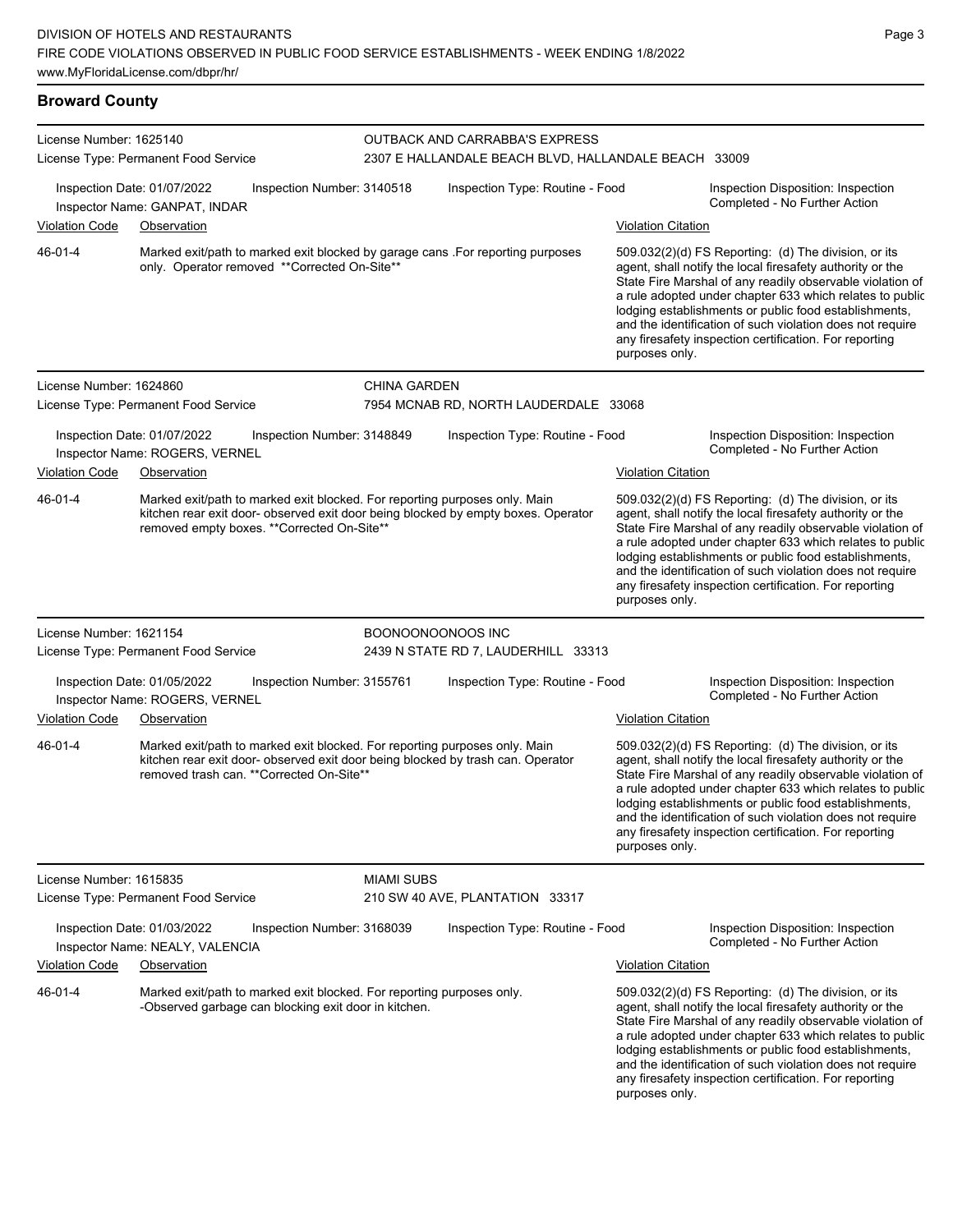| License Number: 2200678<br>License Type: Permanent Food Service                                                                 |                                  | <b>SUBWAY 52619</b><br>3586 W US HWY 90, LAKE CITY 32055 |                                 |                           |                                                                                                                                                                                                                                                                                                                                                                                                                            |
|---------------------------------------------------------------------------------------------------------------------------------|----------------------------------|----------------------------------------------------------|---------------------------------|---------------------------|----------------------------------------------------------------------------------------------------------------------------------------------------------------------------------------------------------------------------------------------------------------------------------------------------------------------------------------------------------------------------------------------------------------------------|
| Inspection Date: 12/29/2021                                                                                                     | Inspector Name: BAILEY, KIMBERLY | Inspection Number: 3096702                               | Inspection Type: Routine - Food |                           | Inspection Disposition: Inspection<br>Completed - No Further Action                                                                                                                                                                                                                                                                                                                                                        |
| <b>Violation Code</b>                                                                                                           | Observation                      |                                                          |                                 | <b>Violation Citation</b> |                                                                                                                                                                                                                                                                                                                                                                                                                            |
| Portable fire extinguisher gauge in red zone. For reporting purposes only. By the<br>45-02-4<br>back door in the recharge zone. |                                  |                                                          |                                 | purposes only.            | 509.032(2)(d) FS Reporting: (d) The division, or its<br>agent, shall notify the local firesafety authority or the<br>State Fire Marshal of any readily observable violation of<br>a rule adopted under chapter 633 which relates to public<br>lodging establishments or public food establishments,<br>and the identification of such violation does not require<br>any firesafety inspection certification. For reporting |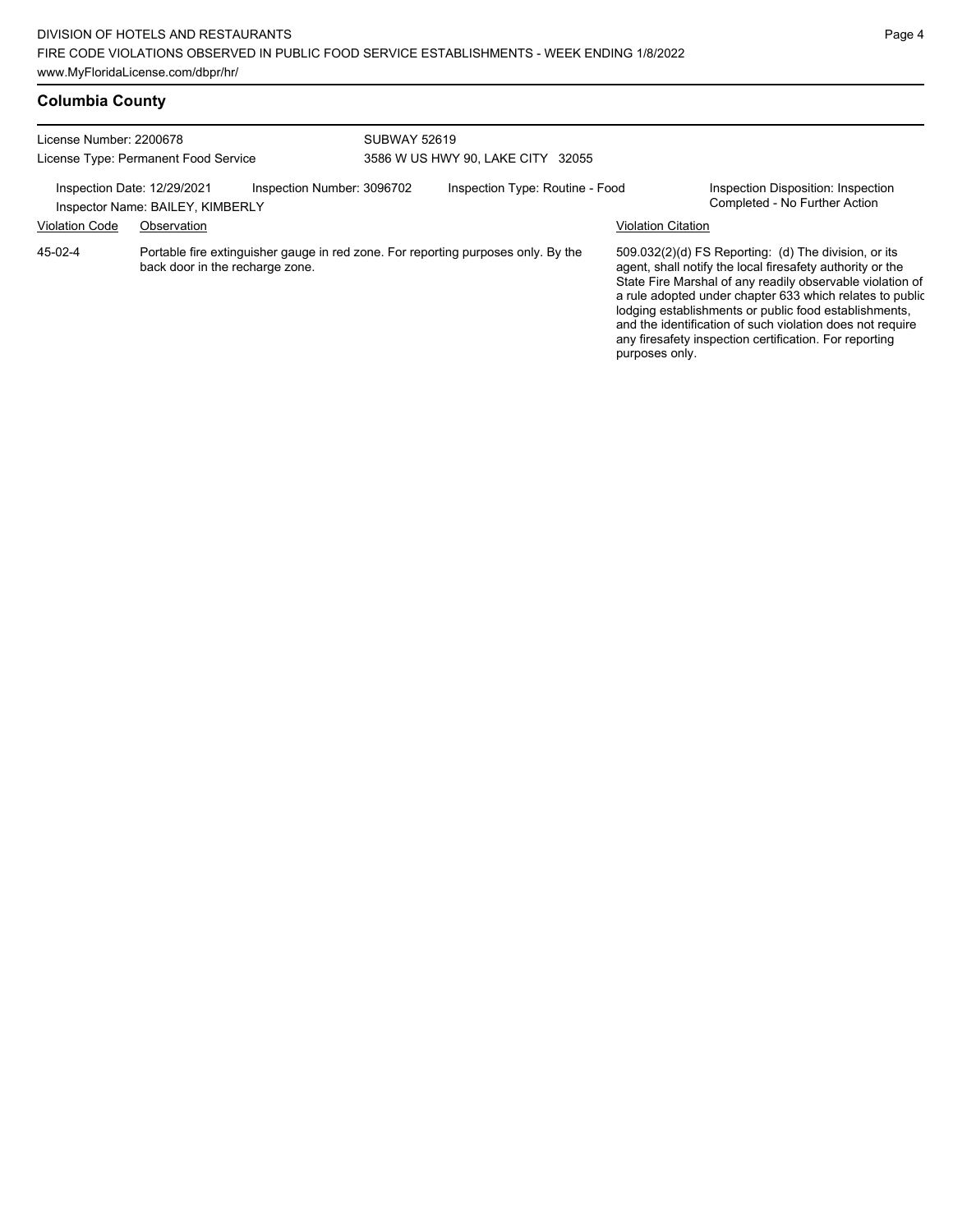| <b>Dade County</b>      |                                                                                                                                                                                                                                                             |                    |                                                                            |                           |                                                                                                                                                                                                                                                                                                                                                                                                                            |
|-------------------------|-------------------------------------------------------------------------------------------------------------------------------------------------------------------------------------------------------------------------------------------------------------|--------------------|----------------------------------------------------------------------------|---------------------------|----------------------------------------------------------------------------------------------------------------------------------------------------------------------------------------------------------------------------------------------------------------------------------------------------------------------------------------------------------------------------------------------------------------------------|
| License Number: 2335640 | License Type: Permanent Food Service                                                                                                                                                                                                                        |                    | <b>CILANTRO AND LIMES</b><br>941 W PALM DR STE 7 AND 8, FLORIDA CITY 33034 |                           |                                                                                                                                                                                                                                                                                                                                                                                                                            |
|                         | Inspection Date: 01/05/2022<br>Inspection Number: 3137394<br>Inspector Name: LEIDECKER, EDILMA                                                                                                                                                              |                    | Inspection Type: Routine - Food                                            |                           | Inspection Disposition: Inspection<br>Completed - No Further Action                                                                                                                                                                                                                                                                                                                                                        |
| <b>Violation Code</b>   | Observation                                                                                                                                                                                                                                                 |                    |                                                                            | <b>Violation Citation</b> |                                                                                                                                                                                                                                                                                                                                                                                                                            |
| 46-04-4                 | Exit door locked. For reporting purposes only. **Repeat Violation**                                                                                                                                                                                         |                    |                                                                            | purposes only.            | 509.032(2)(d) FS Reporting: (d) The division, or its<br>agent, shall notify the local firesafety authority or the<br>State Fire Marshal of any readily observable violation of<br>a rule adopted under chapter 633 which relates to public<br>lodging establishments or public food establishments,<br>and the identification of such violation does not require<br>any firesafety inspection certification. For reporting |
| License Number: 2319392 |                                                                                                                                                                                                                                                             |                    | FISHER ISLAND BEACH CLUB                                                   |                           |                                                                                                                                                                                                                                                                                                                                                                                                                            |
|                         | License Type: Permanent Food Service                                                                                                                                                                                                                        |                    | 1 FISHER ISLAND DR, MIAMI 331090001                                        |                           |                                                                                                                                                                                                                                                                                                                                                                                                                            |
|                         | Inspection Date: 01/06/2022<br>Inspection Number: 3131088<br>Inspector Name: WILLIAMS, ALFREDA                                                                                                                                                              |                    | Inspection Type: Routine - Food                                            |                           | Inspection Disposition: Warning<br>Issued                                                                                                                                                                                                                                                                                                                                                                                  |
| <b>Violation Code</b>   | Observation                                                                                                                                                                                                                                                 |                    |                                                                            | <b>Violation Citation</b> |                                                                                                                                                                                                                                                                                                                                                                                                                            |
| 45-02-4                 | Portable fire extinguisher gauge in red zone. For reporting purposes only.<br>Located in patio area.                                                                                                                                                        |                    |                                                                            | purposes only.            | 509.032(2)(d) FS Reporting: (d) The division, or its<br>agent, shall notify the local firesafety authority or the<br>State Fire Marshal of any readily observable violation of<br>a rule adopted under chapter 633 which relates to public<br>lodging establishments or public food establishments,<br>and the identification of such violation does not require<br>any firesafety inspection certification. For reporting |
| License Number: 2302701 |                                                                                                                                                                                                                                                             |                    | FRITANGA CANA BRAVA 3                                                      |                           |                                                                                                                                                                                                                                                                                                                                                                                                                            |
|                         | License Type: Permanent Food Service                                                                                                                                                                                                                        |                    | 2795 NW 7 ST, MIAMI 33125                                                  |                           |                                                                                                                                                                                                                                                                                                                                                                                                                            |
|                         | Inspection Date: 01/05/2022<br>Inspection Number: 3107970<br>Inspector Name: SAENZ, HILDA                                                                                                                                                                   |                    | Inspection Type: Routine - Food                                            |                           | Inspection Disposition: Inspection<br>Completed - No Further Action                                                                                                                                                                                                                                                                                                                                                        |
| <b>Violation Code</b>   | Observation                                                                                                                                                                                                                                                 |                    |                                                                            | <b>Violation Citation</b> |                                                                                                                                                                                                                                                                                                                                                                                                                            |
| 45-02-4                 | Portable fire extinguisher gauge in red zone. For reporting purposes only.                                                                                                                                                                                  |                    |                                                                            | purposes only.            | 509.032(2)(d) FS Reporting: (d) The division, or its<br>agent, shall notify the local firesafety authority or the<br>State Fire Marshal of any readily observable violation of<br>a rule adopted under chapter 633 which relates to public<br>lodging establishments or public food establishments,<br>and the identification of such violation does not require<br>any firesafety inspection certification. For reporting |
| License Number: 2332507 |                                                                                                                                                                                                                                                             | THE COCINITA MIAMI |                                                                            |                           |                                                                                                                                                                                                                                                                                                                                                                                                                            |
|                         | License Type: Permanent Food Service                                                                                                                                                                                                                        |                    | 70 SE 5 ST #107W, MIAMI 33131                                              |                           |                                                                                                                                                                                                                                                                                                                                                                                                                            |
|                         | Inspection Date: 01/07/2022<br>Inspection Number: 3155537<br>Inspector Name: HENLEY, LATONYA                                                                                                                                                                |                    | Inspection Type: Routine - Food                                            |                           | Inspection Disposition: Administrative<br>complaint recommended                                                                                                                                                                                                                                                                                                                                                            |
| <b>Violation Code</b>   | Observation                                                                                                                                                                                                                                                 |                    |                                                                            | <b>Violation Citation</b> |                                                                                                                                                                                                                                                                                                                                                                                                                            |
| 45-04-4                 | Use of cooking equipment producing grease laden vapors/smoke with no hood<br>suppression system installed. Notified Fire AHJ. For reporting purposes only.<br>Observed in the kitchen a flat top grill and grease fryer with no hood suppression<br>system. |                    |                                                                            |                           | 509.032(2)(d) FS Reporting: (d) The division, or its<br>agent, shall notify the local firesafety authority or the<br>State Fire Marshal of any readily observable violation of<br>a rule adopted under chapter 633 which relates to public                                                                                                                                                                                 |

a rule adopted under chapter 633 which relates to public lodging establishments or public food establishments, and the identification of such violation does not require any firesafety inspection certification. For reporting purposes only.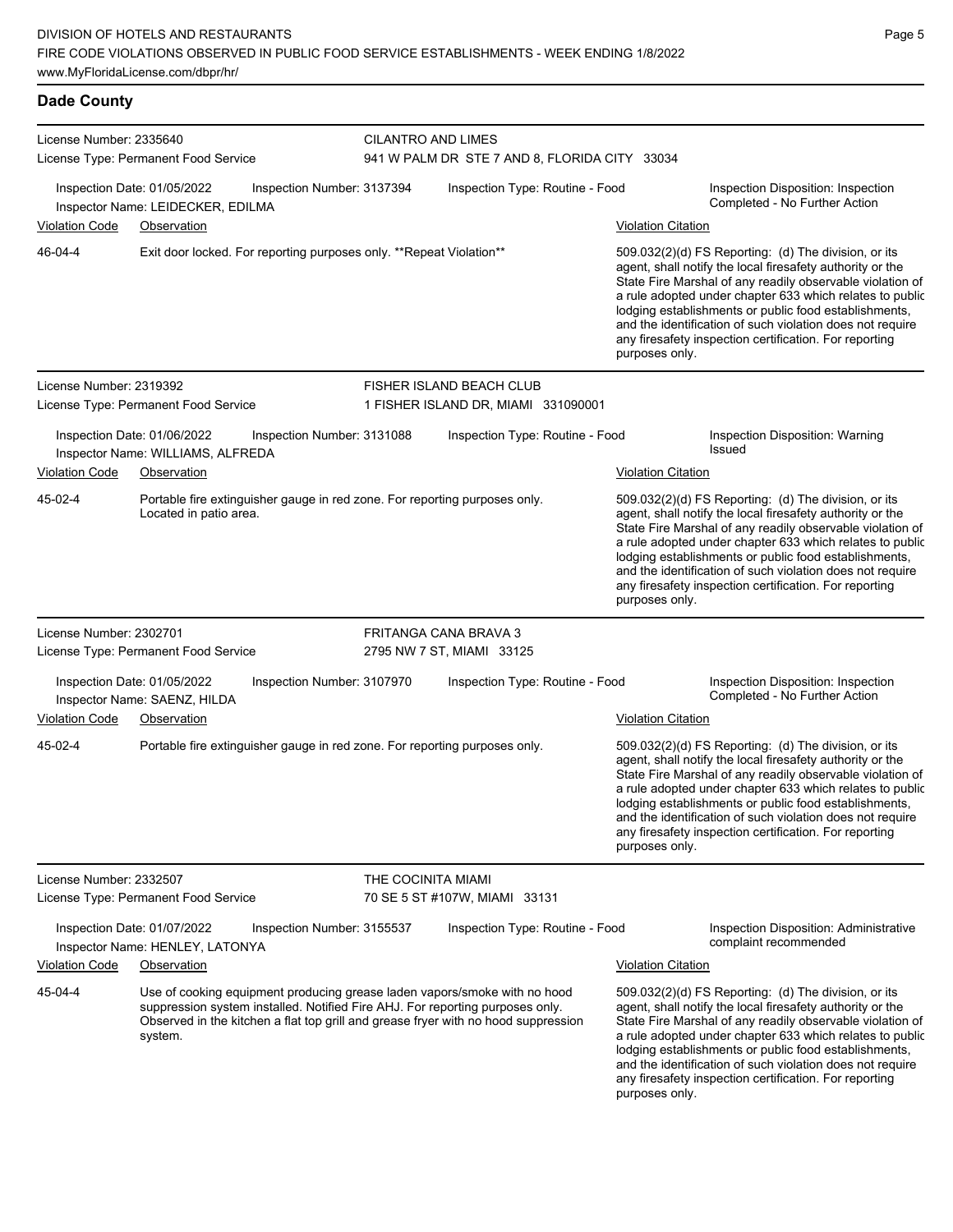## **Dade County**

| License Number: 2322453 |                                                               |                                                                                                                                              |                               | POLLO TROPICAL #3                    |  |                           |                                                                                                                                                                                                                                                                                                                                                                                                                            |  |  |
|-------------------------|---------------------------------------------------------------|----------------------------------------------------------------------------------------------------------------------------------------------|-------------------------------|--------------------------------------|--|---------------------------|----------------------------------------------------------------------------------------------------------------------------------------------------------------------------------------------------------------------------------------------------------------------------------------------------------------------------------------------------------------------------------------------------------------------------|--|--|
|                         | License Type: Permanent Food Service                          |                                                                                                                                              | 8975 S DIXIE HWY, MIAMI 33156 |                                      |  |                           |                                                                                                                                                                                                                                                                                                                                                                                                                            |  |  |
|                         | Inspection Date: 01/07/2022<br>Inspector Name: PICO, JORGE    | Inspection Number: 3151070                                                                                                                   |                               | Inspection Type: Routine - Food      |  |                           | Inspection Disposition: Inspection<br>Completed - No Further Action                                                                                                                                                                                                                                                                                                                                                        |  |  |
| <b>Violation Code</b>   | Observation                                                   |                                                                                                                                              |                               |                                      |  | <b>Violation Citation</b> |                                                                                                                                                                                                                                                                                                                                                                                                                            |  |  |
| 46-01-4                 |                                                               | Marked exit/path to marked exit blocked. For reporting purposes only.<br>Observed a garbage can blocking the back exit ** Repeat Violation** |                               |                                      |  | purposes only.            | 509.032(2)(d) FS Reporting: (d) The division, or its<br>agent, shall notify the local firesafety authority or the<br>State Fire Marshal of any readily observable violation of<br>a rule adopted under chapter 633 which relates to public<br>lodging establishments or public food establishments,<br>and the identification of such violation does not require<br>any firesafety inspection certification. For reporting |  |  |
| License Number: 2334240 |                                                               |                                                                                                                                              |                               | PANNA NEW LATINO FOOD                |  |                           |                                                                                                                                                                                                                                                                                                                                                                                                                            |  |  |
|                         | License Type: Permanent Food Service                          |                                                                                                                                              |                               | 3887 NW 107 AVE STE 101, DORAL 33178 |  |                           |                                                                                                                                                                                                                                                                                                                                                                                                                            |  |  |
|                         | Inspection Date: 01/06/2022<br>Inspector Name: CURRAS, YANLEE | Inspection Number: 3153513                                                                                                                   |                               | Inspection Type: Routine - Food      |  |                           | Inspection Disposition: Inspection<br>Completed - No Further Action                                                                                                                                                                                                                                                                                                                                                        |  |  |
| <b>Violation Code</b>   | Observation                                                   |                                                                                                                                              |                               |                                      |  | <b>Violation Citation</b> |                                                                                                                                                                                                                                                                                                                                                                                                                            |  |  |
| 45-02-4                 |                                                               | Portable fire extinguisher gauge in red zone. For reporting purposes only.                                                                   |                               |                                      |  |                           | 509.032(2)(d) FS Reporting: (d) The division, or its<br>agent, shall notify the local firesafety authority or the<br>State Fire Marshal of any readily observable violation of<br>a rule adopted under chapter 633 which relates to public<br>lodging establishments or public food establishments,<br>and the identification of such violation does not require<br>any firesafety inspection certification. For reporting |  |  |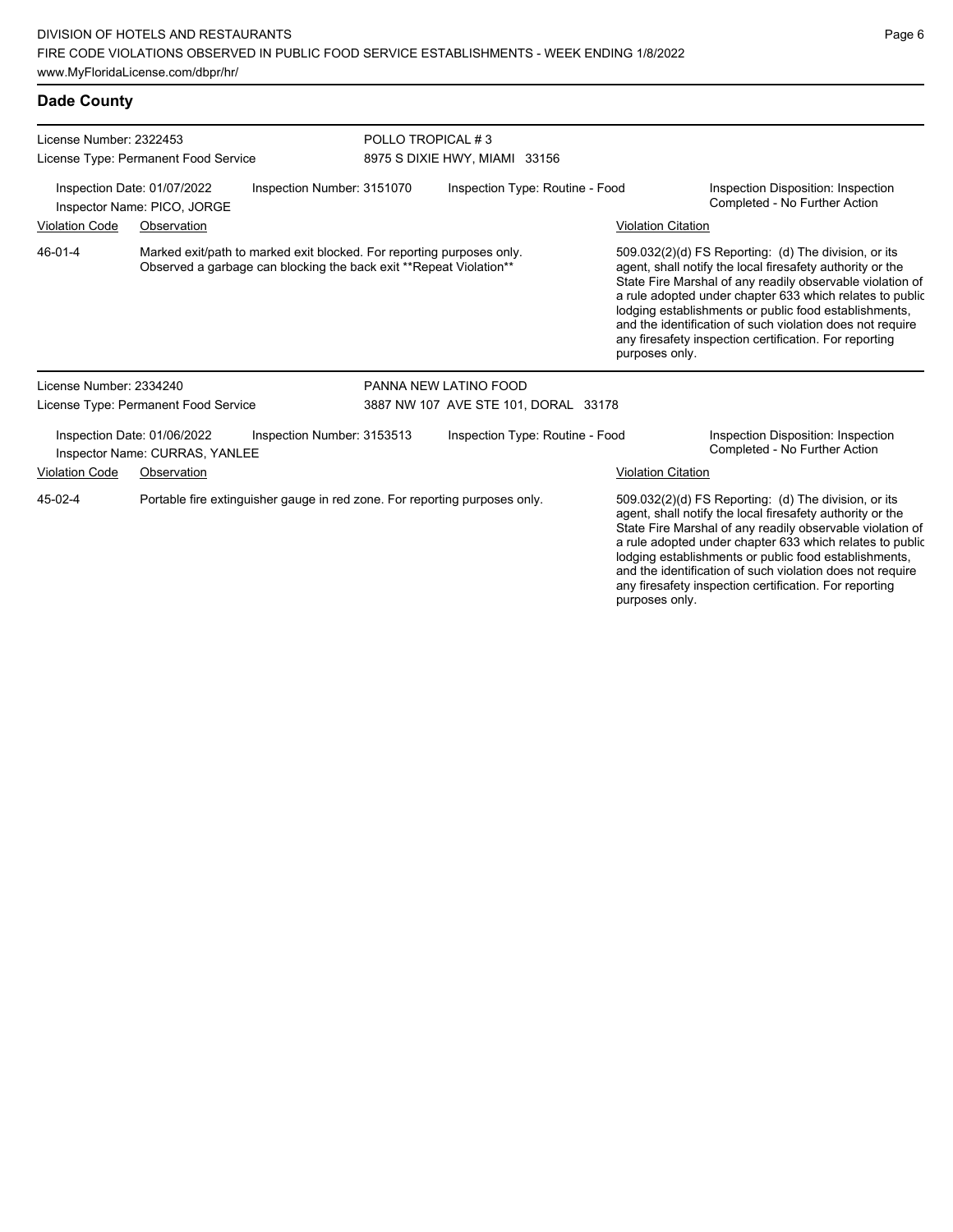**Duval County**

| License Number: 2615885     | License Type: Permanent Food Service                                                                                                                                                      | <b>BIRDIES</b>             | 1044 PARK STREET, JACKSONVILLE 32204   |                           |                                                                                                                                                                                                                                                                                                                                                                                                                              |
|-----------------------------|-------------------------------------------------------------------------------------------------------------------------------------------------------------------------------------------|----------------------------|----------------------------------------|---------------------------|------------------------------------------------------------------------------------------------------------------------------------------------------------------------------------------------------------------------------------------------------------------------------------------------------------------------------------------------------------------------------------------------------------------------------|
|                             |                                                                                                                                                                                           |                            |                                        |                           |                                                                                                                                                                                                                                                                                                                                                                                                                              |
| Inspection Date: 01/06/2022 | Inspector Name: ESPINOSA-BECKERT, ILIANA                                                                                                                                                  | Inspection Number: 3138303 | Inspection Type: Routine - Food        |                           | <b>Inspection Disposition: Administrative</b><br>complaint recommended                                                                                                                                                                                                                                                                                                                                                       |
| Violation Code              | Observation                                                                                                                                                                               |                            |                                        | <b>Violation Citation</b> |                                                                                                                                                                                                                                                                                                                                                                                                                              |
| 48-04-4                     | Propane tank (larger than 2.7 lb. water capacity/1 lb. gas capacity) located inside<br>of the building. For reporting purposes only. 4 tanks by office                                    |                            |                                        | purposes only.            | $509.032(2)(d)$ FS Reporting: (d) The division, or its<br>agent, shall notify the local firesafety authority or the<br>State Fire Marshal of any readily observable violation of<br>a rule adopted under chapter 633 which relates to public<br>lodging establishments or public food establishments,<br>and the identification of such violation does not require<br>any firesafety inspection certification. For reporting |
| License Number: 2614023     |                                                                                                                                                                                           |                            | TOMMY MATTHEWS CONVENIENCE STORE       |                           |                                                                                                                                                                                                                                                                                                                                                                                                                              |
|                             | License Type: Permanent Food Service                                                                                                                                                      |                            | 1540 WALNUT ST, JACKSONVILLE 32206     |                           |                                                                                                                                                                                                                                                                                                                                                                                                                              |
|                             | Inspection Date: 01/05/2022<br>Inspector Name: ESPINOSA-BECKERT, ILIANA                                                                                                                   | Inspection Number: 3106668 | Inspection Type: Routine - Food        |                           | Inspection Disposition: Call Back -<br>Complied                                                                                                                                                                                                                                                                                                                                                                              |
| <b>Violation Code</b>       | Observation                                                                                                                                                                               |                            |                                        | <b>Violation Citation</b> |                                                                                                                                                                                                                                                                                                                                                                                                                              |
| 45-02-4                     | - From initial inspection : Portable fire extinguisher gauge in red zone. For<br>reporting purposes only. K class - From follow-up inspection 2022-01-05:                                 |                            |                                        | purposes only.            | 509.032(2)(d) FS Reporting: (d) The division, or its<br>agent, shall notify the local firesafety authority or the<br>State Fire Marshal of any readily observable violation of<br>a rule adopted under chapter 633 which relates to public<br>lodging establishments or public food establishments,<br>and the identification of such violation does not require<br>any firesafety inspection certification. For reporting   |
| License Number: 2615022     |                                                                                                                                                                                           | V PIZZA                    |                                        |                           |                                                                                                                                                                                                                                                                                                                                                                                                                              |
|                             | License Type: Permanent Food Service                                                                                                                                                      |                            | 1406 HENDRICKS AVE, JACKSONVILLE 32207 |                           |                                                                                                                                                                                                                                                                                                                                                                                                                              |
| Inspection Date: 01/04/2022 | Inspector Name: FIELDER, ANDREW                                                                                                                                                           | Inspection Number: 3154027 | Inspection Type: Routine - Food        |                           | Inspection Disposition: Inspection<br>Completed - No Further Action                                                                                                                                                                                                                                                                                                                                                          |
| <b>Violation Code</b>       | Observation                                                                                                                                                                               |                            |                                        | <b>Violation Citation</b> |                                                                                                                                                                                                                                                                                                                                                                                                                              |
| 48-04-4                     | Propane tank (larger than 2.7 lb. water capacity/1 lb. gas capacity) located inside<br>of the building. For reporting purposes only.<br>20lb propane tank by back door of Sidecar Bar     |                            |                                        | purposes only.            | 509.032(2)(d) FS Reporting: (d) The division, or its<br>agent, shall notify the local firesafety authority or the<br>State Fire Marshal of any readily observable violation of<br>a rule adopted under chapter 633 which relates to public<br>lodging establishments or public food establishments,<br>and the identification of such violation does not require<br>any firesafety inspection certification. For reporting   |
| License Number: 2612932     | License Type: Permanent Food Service                                                                                                                                                      | EL TAPATIO ORIGINAL        | 7900 103 ST STE 32, JACKSONVILLE 32210 |                           |                                                                                                                                                                                                                                                                                                                                                                                                                              |
|                             | Inspection Date: 01/04/2022<br>Inspector Name: MERCER, THOMAS                                                                                                                             | Inspection Number: 3107821 | Inspection Type: Routine - Food        |                           | Inspection Disposition: Inspection<br>Completed - No Further Action                                                                                                                                                                                                                                                                                                                                                          |
| <b>Violation Code</b>       | Observation                                                                                                                                                                               |                            |                                        | <b>Violation Citation</b> |                                                                                                                                                                                                                                                                                                                                                                                                                              |
| 48-04-4                     | Propane tank (larger than 2.7 lb. water capacity/1 lb. gas capacity) located inside<br>of the building. For reporting purposes only.<br>Two gas grill tanks stored inside, near back door |                            |                                        | purposes only.            | 509.032(2)(d) FS Reporting: (d) The division, or its<br>agent, shall notify the local firesafety authority or the<br>State Fire Marshal of any readily observable violation of<br>a rule adopted under chapter 633 which relates to public<br>lodging establishments or public food establishments,<br>and the identification of such violation does not require<br>any firesafety inspection certification. For reporting   |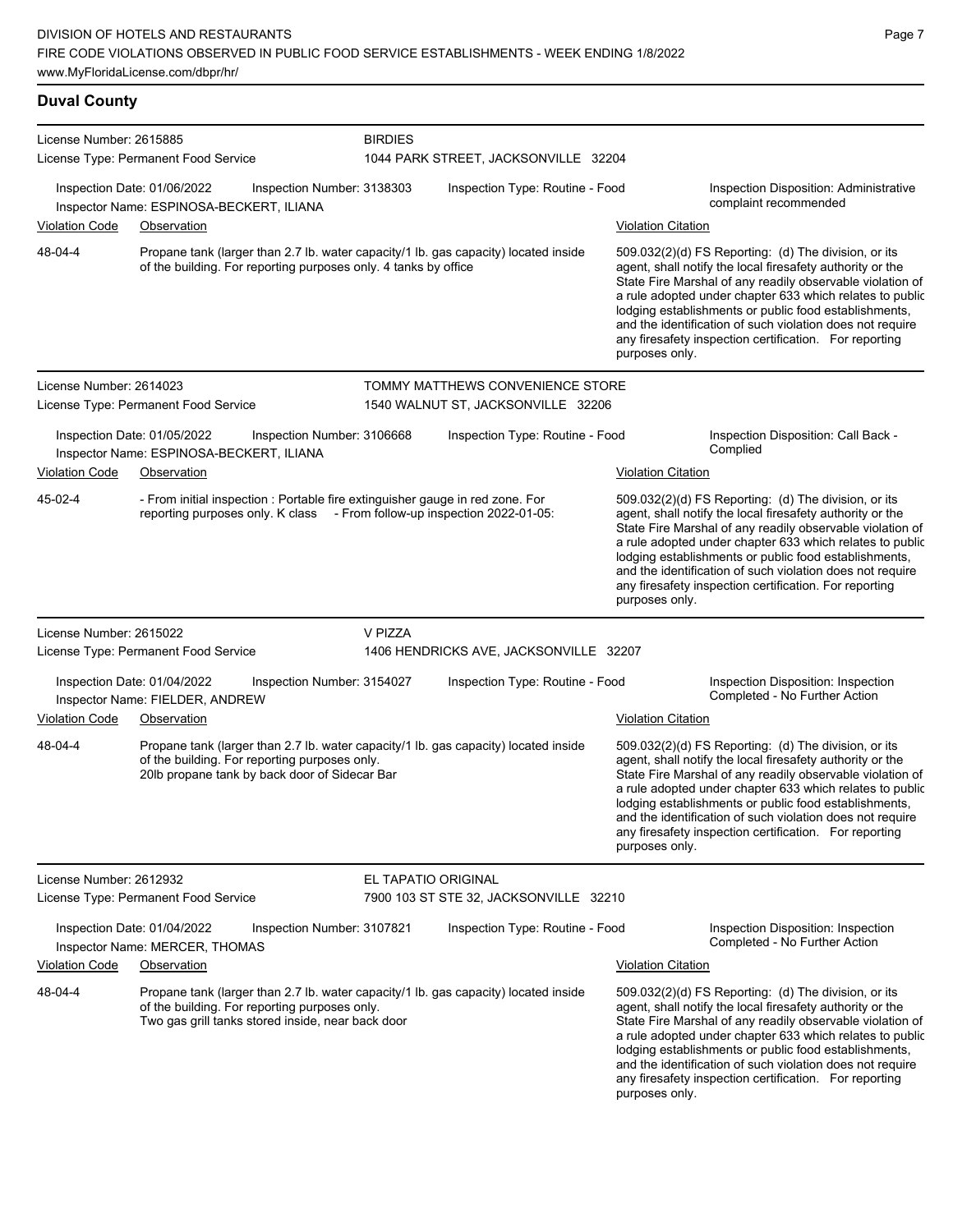**Duval County** License Number: 2610711 License Type: Permanent Food Service NIYA MG 4500 SALISBURY RD #185, JACKSONVILLE 32216 Inspection Date: 01/04/2022 Inspection Number: 3144662 Inspection Type: Routine - Food Inspection Disposition: Inspection Completed - No Further Action Inspector Name: VILBRUN, JOSUE Violation Code Observation Violation Citation Use of cooking equipment producing grease laden vapors/smoke with no hood suppression system installed. Notified Fire AHJ. For reporting purposes only. Operator using stove top for cooking with no hood suppression system 509.032(2)(d) FS Reporting: (d) The division, or its agent, shall notify the local firesafety authority or the State Fire Marshal of any readily observable violation of a rule adopted under chapter 633 which relates to public lodging establishments or public food establishments, and the identification of such violation does not require any firesafety inspection certification. For reporting purposes only. 45-04-4 License Number: 2612656 License Type: Permanent Food Service JACKSONVILLE SPRINGHILL SUITES 4385 SOUTHSIDE BLVD, JACKSONVILLE 32216 Inspection Date: 01/07/2022 Inspection Number: 3135325 Inspection Type: Routine - Food Inspection Disposition: Inspection Inspector Name: VILBRUN, JOSUE **Action** Inspector Name: VILBRUN, JOSUE Violation Code Observation Violation Citation No current insurance inspector boiler report or boiler certificate available for boiler. For reporting purposes only. Jurisdiction 135005 exp 06/06/2021 & Jurisdiction 135006 exp 06/06/2021 61C-1.004(10) FAC Reporting: (10) Heating and ventilation - The heating and ventilation system shall be kept in good repair or be installed to maintain a minimum of 68 degrees Fahrenheit throughout the building. The insurance inspectors boiler report is required annually for power boilers and high pressure/high temperature boilers and biannually for low pressure steam or vapor heating boilers and shall be posted in the boiler room. For reporting purposes only. 48-01-5 License Number: 2600241 License Type: Permanent Food Service VOO SWAR RESTAURANT & LOUNGE 51 ROBERT ST, ATLANTIC BEACH 32233 Inspection Date: 01/07/2022 Inspection Number: 3093686 Inspection Type: Routine - Food Inspection Disposition: Inspection Inspector Name: GONZALEZ, MAYRA Violation Code Observation Violation Citation Use of cooking equipment producing grease laden vapors/smoke with no hood suppression system installed. Notified Fire AHJ. For reporting purposes only. In use burner not under a hood system on cook line 509.032(2)(d) FS Reporting: (d) The division, or its agent, shall notify the local firesafety authority or the State Fire Marshal of any readily observable violation of a rule adopted under chapter 633 which relates to public lodging establishments or public food establishments, and the identification of such violation does not require any firesafety inspection certification. For reporting purposes only. 45-04-4 License Number: 2615410 License Type: Permanent Food Service BIGGIE'S PIZZA 13423 BEACH BLVD UNIT 203, JACKSONVILLE 32246 Inspection Date: 01/03/2022 Inspection Number: 3092750 Inspection Type: Routine - Food Inspection Disposition: Call Back - Extension given, pending Inspector Name: FICHTER, GARRICK Violation Code Observation **Violation Citation** Violation Citation Citation - From initial inspection : Portable fire extinguisher gauge in red zone. For reporting purposes only. Fire extinguisher on wall between dish area and office has a gauge in the red. From follow-up inspection 2022-01-03: No change \*\*Time Extended\*\* 509.032(2)(d) FS Reporting: (d) The division, or its agent, shall notify the local firesafety authority or the State Fire Marshal of any readily observable violation of a rule adopted under chapter 633 which relates to public lodging establishments or public food establishments, 45-02-4

Page 8

and the identification of such violation does not require any firesafety inspection certification. For reporting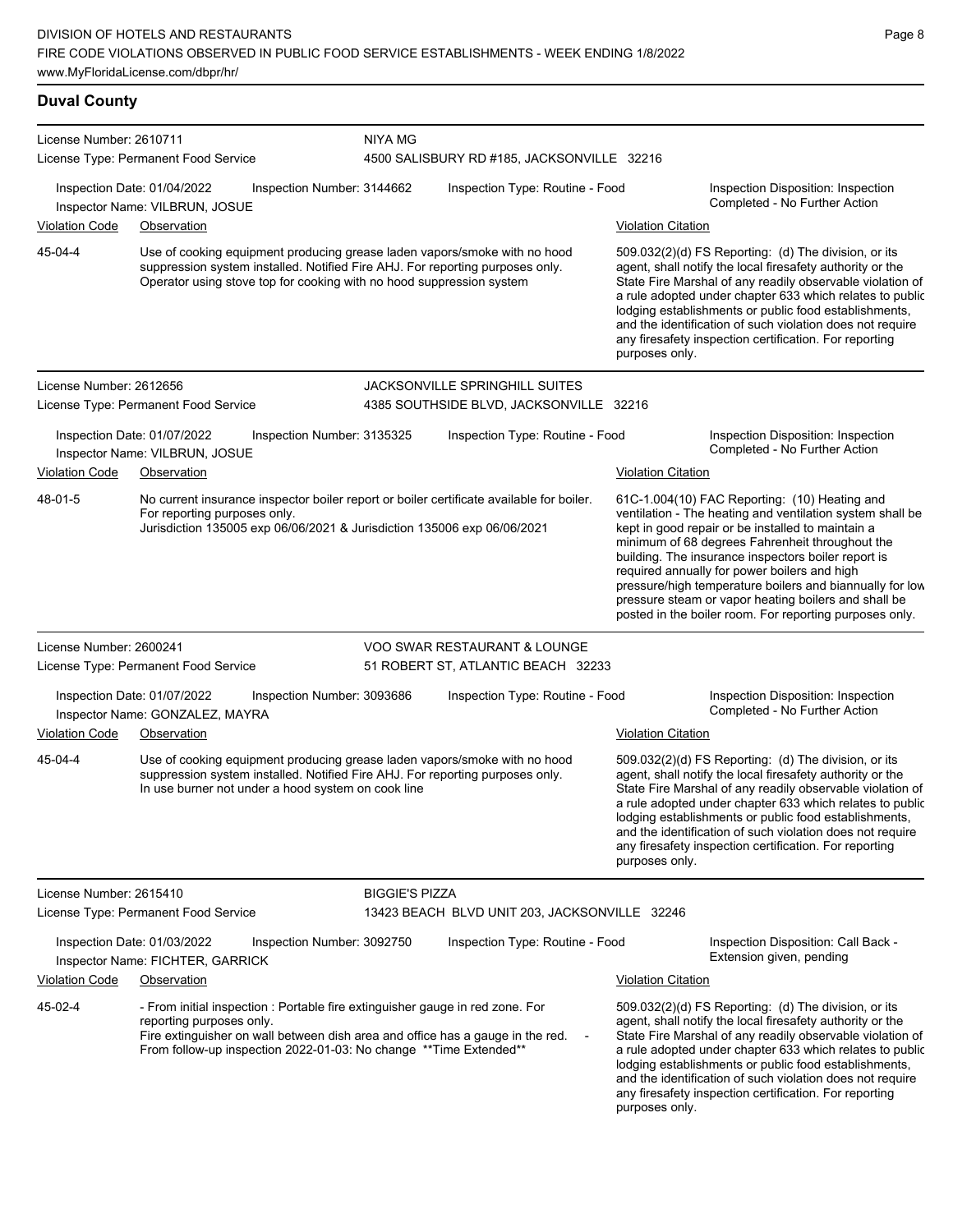#### **Duval County**

License Number: 2613067 License Type: Permanent Food Service

#### BAR-B-Q STICKS 120 1/2 LEMON ST, NEPTUNE BEACH 32266

Inspection Date: 01/07/2022 Inspection Number: 3100536 Inspection Type: Routine - Food Inspection Disposition: Inspection<br>Inspector Name: GONZALEZ MAYRA

Inspector Name: GONZALEZ, MAYRA

Violation Code Observation Violation Citation

Use of cooking equipment producing grease laden vapors/smoke with no hood suppression system installed. Notified Fire AHJ. For reporting purposes only. Fryers and flat grills use for cooking not installed under a hood suppression system. \*\*Repeat Violat 45-04-4

509.032(2)(d) FS Reporting: (d) The division, or its agent, shall notify the local firesafety authority or the State Fire Marshal of any readily observable violation of a rule adopted under chapter 633 which relates to public lodging establishments or public food establishments, and the identification of such violation does not require any firesafety inspection certification. For reporting purposes only.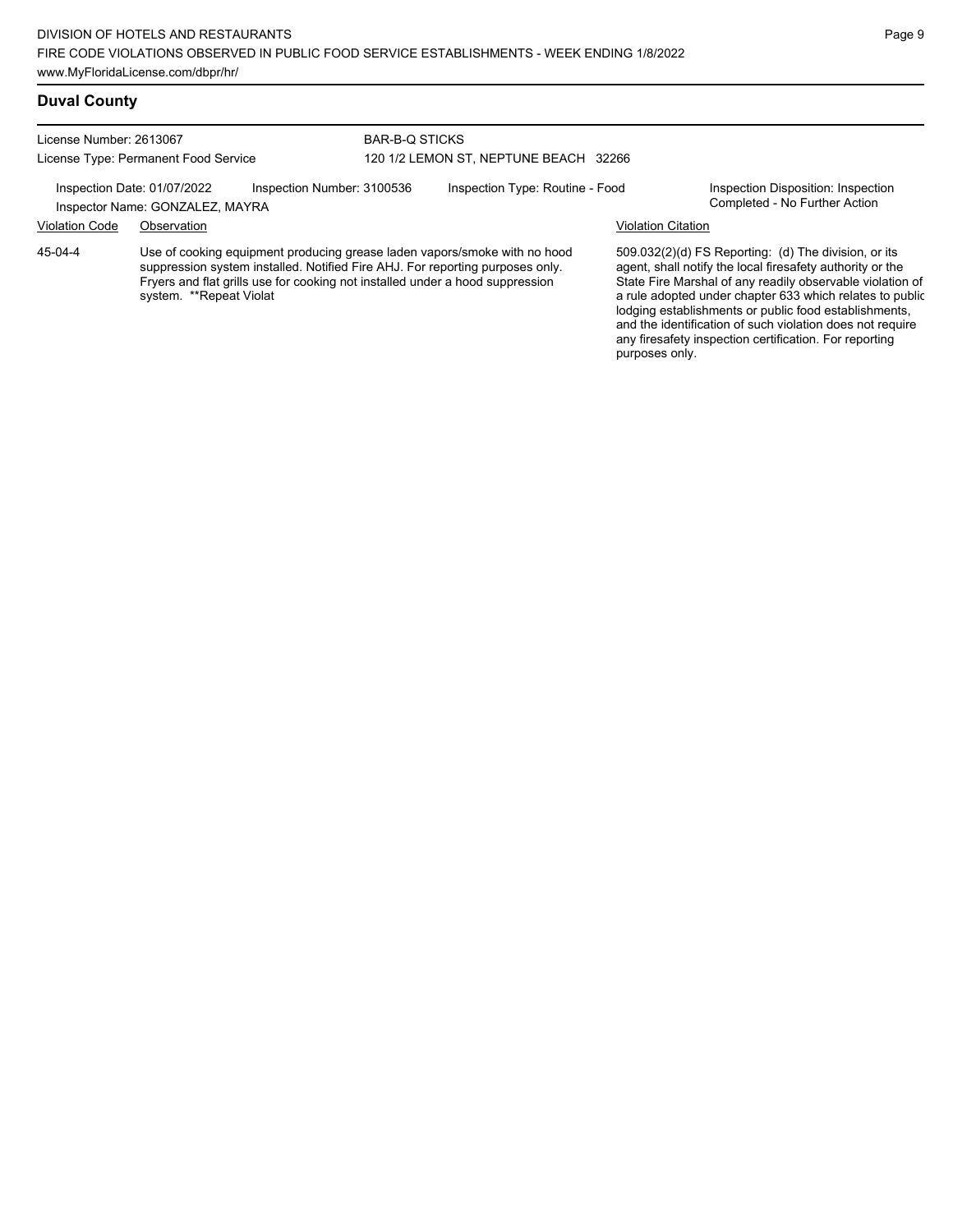**Flagler County**

License Number: 2800771 License Type: Permanent Food Service CARRABBA'S ITALIAN GRILL 160 CYPRESS EDGE PKWY, PALM COAST 32164 Inspection Date: 01/04/2022 Inspection Number: 3139362 Inspection Type: Routine - Food Inspection Disposition: Warning Issued Inspector Name: BADDING, MELANIE Violation Code Observation Violation Citation Portable fire extinguisher gauge in red zone. For reporting purposes only. At bar area, extinguisher in red. 509.032(2)(d) FS Reporting: (d) The division, or its agent, shall notify the local firesafety authority or the State Fire Marshal of any readily observable violation of a rule adopted under chapter 633 which relates to public lodging establishments or public food establishments, and the identification of such violation does not require any firesafety inspection certification. For reporting purposes only. 45-02-4 License Number: 2800860 License Type: Permanent Food Service REDEFINED FOOD CO 160 CYPRESS POINT PKWY UNIT A106, PALM COAST 32164 Inspection Date: 01/06/2022 Inspection Number: 3177851 Inspection Type: Food-Licensing Inspection Inspection Disposition: Inspection Inspector Name: BADDING, MELANIE Violation Code Observation Violation Citation Portable fire extinguisher is inaccessible. For reporting purposes only. Fire extinguisher by back door blocked by shelving unit. 509.032(2)(d) FS Reporting: (d) The division, or its agent, shall notify the local firesafety authority or the State Fire Marshal of any readily observable violation of a rule adopted under chapter 633 which relates to public lodging establishments or public food establishments, and the identification of such violation does not require any firesafety inspection certification. For reporting purposes only. 45-06-4 Marked exit/path to marked exit blocked. For reporting purposes only. Back exit door blocked by shelving on wheels. 509.032(2)(d) FS Reporting: (d) The division, or its agent, shall notify the local firesafety authority or the State Fire Marshal of any readily observable violation of a rule adopted under chapter 633 which relates to public lodging establishments or public food establishments, and the identification of such violation does not require any firesafety inspection certification. For reporting 46-01-4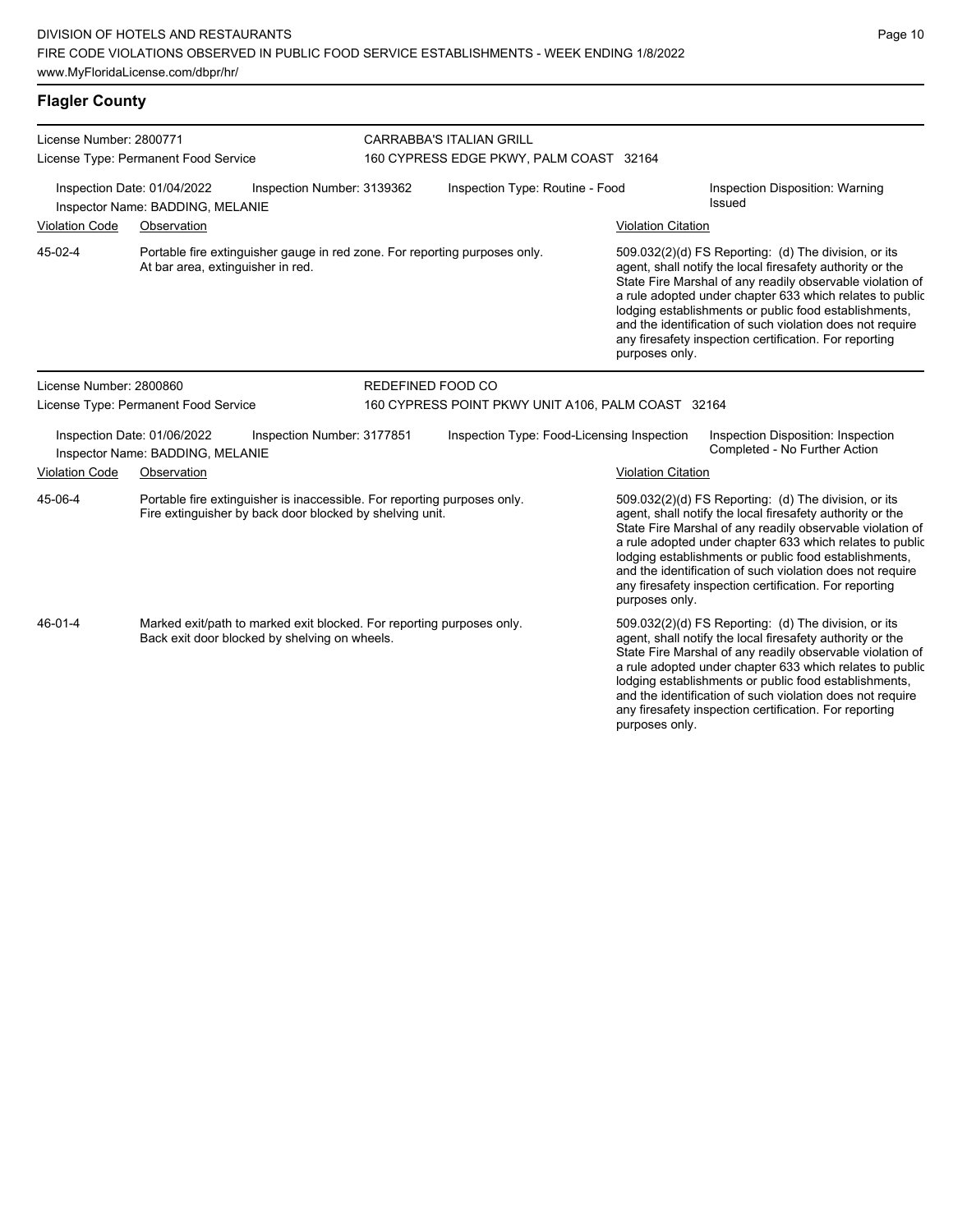| <b>Hillsborough County</b> |                                                                                                                                                                                                                               |                            |                                                           |                           |                                                                                                                                                                                                                                                                                                                                                                                                                            |
|----------------------------|-------------------------------------------------------------------------------------------------------------------------------------------------------------------------------------------------------------------------------|----------------------------|-----------------------------------------------------------|---------------------------|----------------------------------------------------------------------------------------------------------------------------------------------------------------------------------------------------------------------------------------------------------------------------------------------------------------------------------------------------------------------------------------------------------------------------|
| License Number: 3917332    | License Type: Permanent Food Service                                                                                                                                                                                          |                            | VALE FOOD COMPANY TAMPA<br>501 N FRANKLIN ST, TAMPA 33602 |                           |                                                                                                                                                                                                                                                                                                                                                                                                                            |
|                            | Inspection Date: 01/06/2022<br>Inspector Name: SINGER, ROBERT                                                                                                                                                                 | Inspection Number: 3170333 | Inspection Type: Routine - Food                           |                           | Inspection Disposition: Administrative<br>complaint recommended                                                                                                                                                                                                                                                                                                                                                            |
| <b>Violation Code</b>      | Observation                                                                                                                                                                                                                   |                            |                                                           | <b>Violation Citation</b> |                                                                                                                                                                                                                                                                                                                                                                                                                            |
| 45-06-4                    | Portable fire extinguisher is inaccessible. For reporting purposes only. Fire<br>extinguisher stored behind reach in cooler. ** Repeat Violation**                                                                            |                            |                                                           | purposes only.            | 509.032(2)(d) FS Reporting: (d) The division, or its<br>agent, shall notify the local firesafety authority or the<br>State Fire Marshal of any readily observable violation of<br>a rule adopted under chapter 633 which relates to public<br>lodging establishments or public food establishments,<br>and the identification of such violation does not require<br>any firesafety inspection certification. For reporting |
| License Number: 3917203    |                                                                                                                                                                                                                               |                            | <b>BAY GARDENS RETIREMENT VILLAGE</b>                     |                           |                                                                                                                                                                                                                                                                                                                                                                                                                            |
|                            | License Type: Permanent Food Service                                                                                                                                                                                          |                            | 1415 E 124TH AVE, TAMPA 33612                             |                           |                                                                                                                                                                                                                                                                                                                                                                                                                            |
|                            | Inspection Date: 01/06/2022<br>Inspector Name: REGAS, ANTHONY                                                                                                                                                                 | Inspection Number: 3097590 | Inspection Type: Routine - Food                           |                           | Inspection Disposition: Warning<br>Issued                                                                                                                                                                                                                                                                                                                                                                                  |
| <b>Violation Code</b>      | Observation                                                                                                                                                                                                                   |                            |                                                           | <b>Violation Citation</b> |                                                                                                                                                                                                                                                                                                                                                                                                                            |
| 45-02-4                    | Portable fire extinguisher gauge in red zone. For reporting purposes only.<br>Observed extinguisher 4/2000 in red at left of kitchen.                                                                                         |                            |                                                           | purposes only.            | 509.032(2)(d) FS Reporting: (d) The division, or its<br>agent, shall notify the local firesafety authority or the<br>State Fire Marshal of any readily observable violation of<br>a rule adopted under chapter 633 which relates to public<br>lodging establishments or public food establishments,<br>and the identification of such violation does not require<br>any firesafety inspection certification. For reporting |
| 45-02-4                    | - From initial inspection : Portable fire extinguisher gauge in red zone. For<br>reporting purposes only. Observed extinguisher 4/2000 in red at left of kitchen.<br>From follow-up inspection 2022-01-07: ** Time Extended** |                            |                                                           | purposes only.            | 509.032(2)(d) FS Reporting: (d) The division, or its<br>agent, shall notify the local firesafety authority or the<br>State Fire Marshal of any readily observable violation of<br>a rule adopted under chapter 633 which relates to public<br>lodging establishments or public food establishments,<br>and the identification of such violation does not require<br>any firesafety inspection certification. For reporting |
| License Number: 3918548    |                                                                                                                                                                                                                               | DUNKIN DONUTS              |                                                           |                           |                                                                                                                                                                                                                                                                                                                                                                                                                            |
|                            | License Type: Permanent Food Service                                                                                                                                                                                          |                            | 410 S 50 ST, TAMPA 33619                                  |                           |                                                                                                                                                                                                                                                                                                                                                                                                                            |
|                            | Inspection Date: 01/07/2022<br>Inspector Name: SANDERS, CLEVELAND                                                                                                                                                             | Inspection Number: 3117385 | Inspection Type: Routine - Food                           |                           | Inspection Disposition: Inspection<br>Completed - No Further Action                                                                                                                                                                                                                                                                                                                                                        |
| <b>Violation Code</b>      | Observation                                                                                                                                                                                                                   |                            |                                                           | <b>Violation Citation</b> |                                                                                                                                                                                                                                                                                                                                                                                                                            |
| 45-02-4                    | Portable fire extinguisher gauge in red zone. For reporting purposes only.<br>Observed fire extinguisher gauge in the red, located next to manager's office.                                                                  |                            |                                                           | purposes only.            | 509.032(2)(d) FS Reporting: (d) The division, or its<br>agent, shall notify the local firesafety authority or the<br>State Fire Marshal of any readily observable violation of<br>a rule adopted under chapter 633 which relates to public<br>lodging establishments or public food establishments,<br>and the identification of such violation does not require<br>any firesafety inspection certification. For reporting |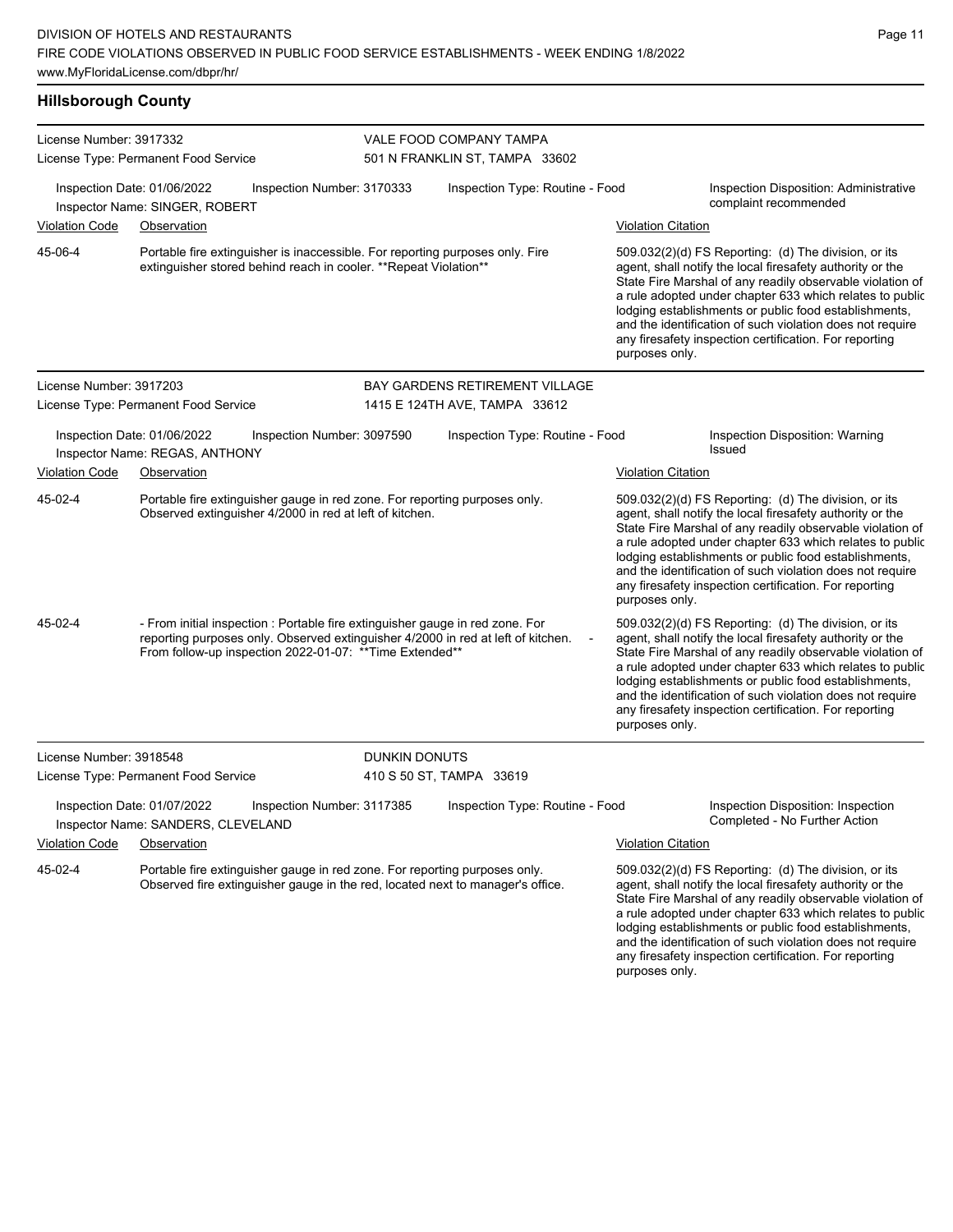| License Number: 4703352                 |                                                               |                                                                                                                                                                               | <b>ALOFT</b>                     |                                                                                                                                                                                                                    |                           |                                                                                                     |  |
|-----------------------------------------|---------------------------------------------------------------|-------------------------------------------------------------------------------------------------------------------------------------------------------------------------------|----------------------------------|--------------------------------------------------------------------------------------------------------------------------------------------------------------------------------------------------------------------|---------------------------|-----------------------------------------------------------------------------------------------------|--|
| License Type: Permanent Food Service    |                                                               |                                                                                                                                                                               | 150 E CALL ST, TALLAHASSEE 32301 |                                                                                                                                                                                                                    |                           |                                                                                                     |  |
|                                         | Inspection Date: 01/05/2022<br>Inspector Name: STESLOW, KEVIN | Inspection Number: 3155755                                                                                                                                                    |                                  | Inspection Type: Routine - Food                                                                                                                                                                                    |                           | Inspection Disposition: Warning<br>Issued                                                           |  |
| Violation Code                          | Observation                                                   |                                                                                                                                                                               |                                  |                                                                                                                                                                                                                    | <b>Violation Citation</b> |                                                                                                     |  |
| 48-01-5<br>For reporting purposes only. |                                                               | No current insurance inspector boiler report or boiler certificate available for boiler.<br>Boiler certificate expired, unable to renew certificate until new carbon monoxide |                                  | 61C-1.004(10) FAC Reporting: (10) Heating and<br>ventilation - The heating and ventilation system shall be<br>kept in good repair or be installed to maintain a<br>minimum of 68 degrees Fahrenheit throughout the |                           |                                                                                                     |  |
|                                         | detectors are installed **Warning**                           |                                                                                                                                                                               |                                  |                                                                                                                                                                                                                    |                           | building. The insurance inspectors boiler report is<br>required annually for power boilers and high |  |

pressure/high temperature boilers and biannually for low pressure steam or vapor heating boilers and shall be posted in the boiler room. For reporting purposes only.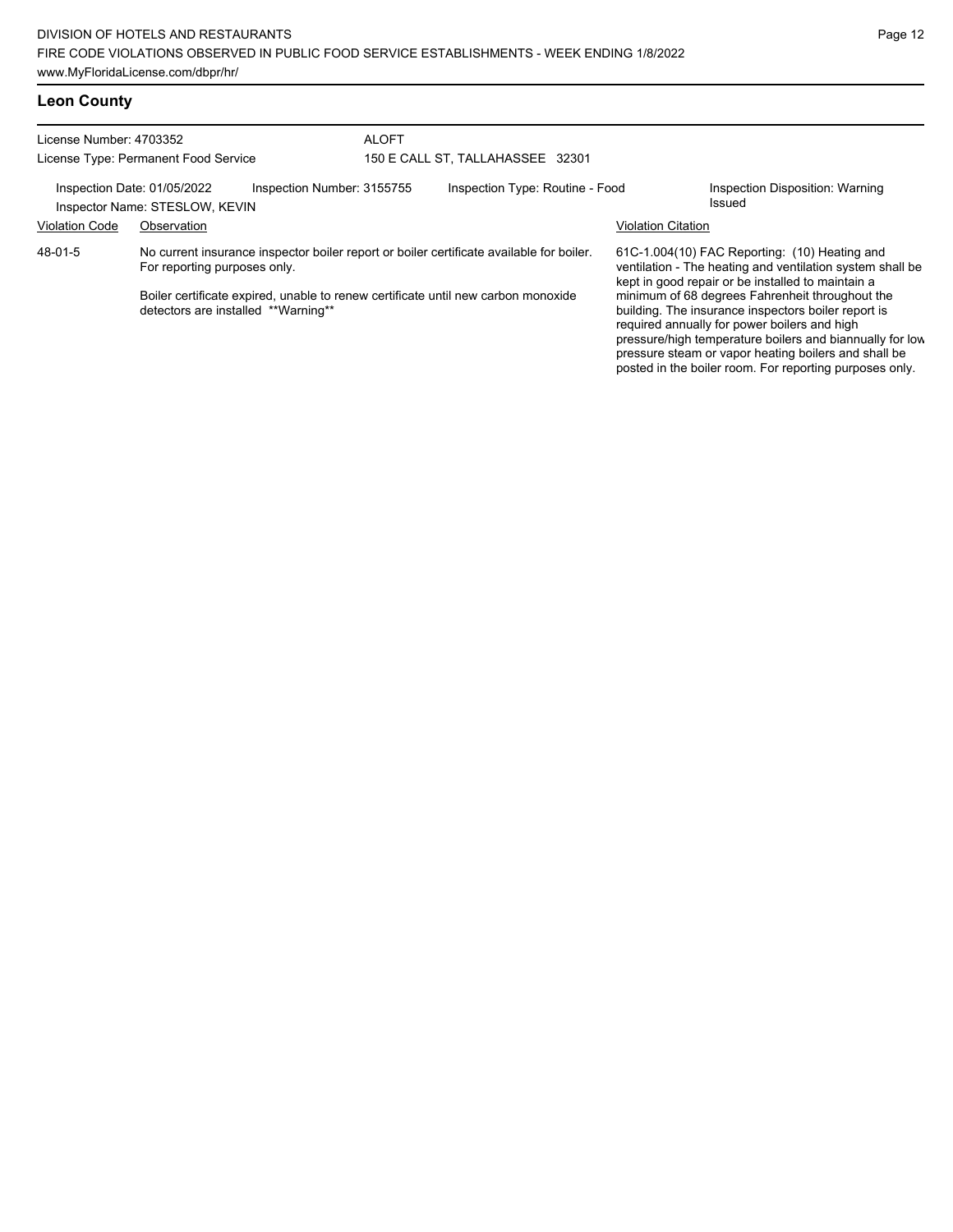## **Manatee County**

| License Number: 5105854              |                                                                | SOLORZANOS PIZZERIA LBK                          |                                                                                                                                                           |                           |                                                                                                                                                                             |  |
|--------------------------------------|----------------------------------------------------------------|--------------------------------------------------|-----------------------------------------------------------------------------------------------------------------------------------------------------------|---------------------------|-----------------------------------------------------------------------------------------------------------------------------------------------------------------------------|--|
| License Type: Permanent Food Service |                                                                | 5610 GULF OF MEXICO DR STE 4. LONGBOAT KEY 34228 |                                                                                                                                                           |                           |                                                                                                                                                                             |  |
|                                      | Inspection Date: 01/04/2022<br>Inspector Name: MCKEON, MICHAEL | Inspection Number: 3122662                       | Inspection Type: Routine - Food                                                                                                                           |                           | Inspection Disposition: Inspection<br>Completed - No Further Action                                                                                                         |  |
| <b>Violation Code</b>                | Observation                                                    |                                                  |                                                                                                                                                           | <b>Violation Citation</b> |                                                                                                                                                                             |  |
| 45-04-4                              |                                                                | Above the small fryer in the preparation area.   | Use of cooking equipment producing grease laden vapors/smoke with no hood<br>suppression system installed. Notified Fire AHJ. For reporting purposes only |                           | 509.032(2)(d) FS Reporting: (d) The division, or its<br>agent, shall notify the local firesafety authority or the<br>State Fire Marshal of any readily observable violation |  |

As a repeat violation the importance of following proper

State Fire Marshal of any readily observable violation of a rule adopted under chapter 633 which relates to public lodging establishments or public food establishments, and the identification of such violation does not require any firesafety inspection certification. For reporting purposes only.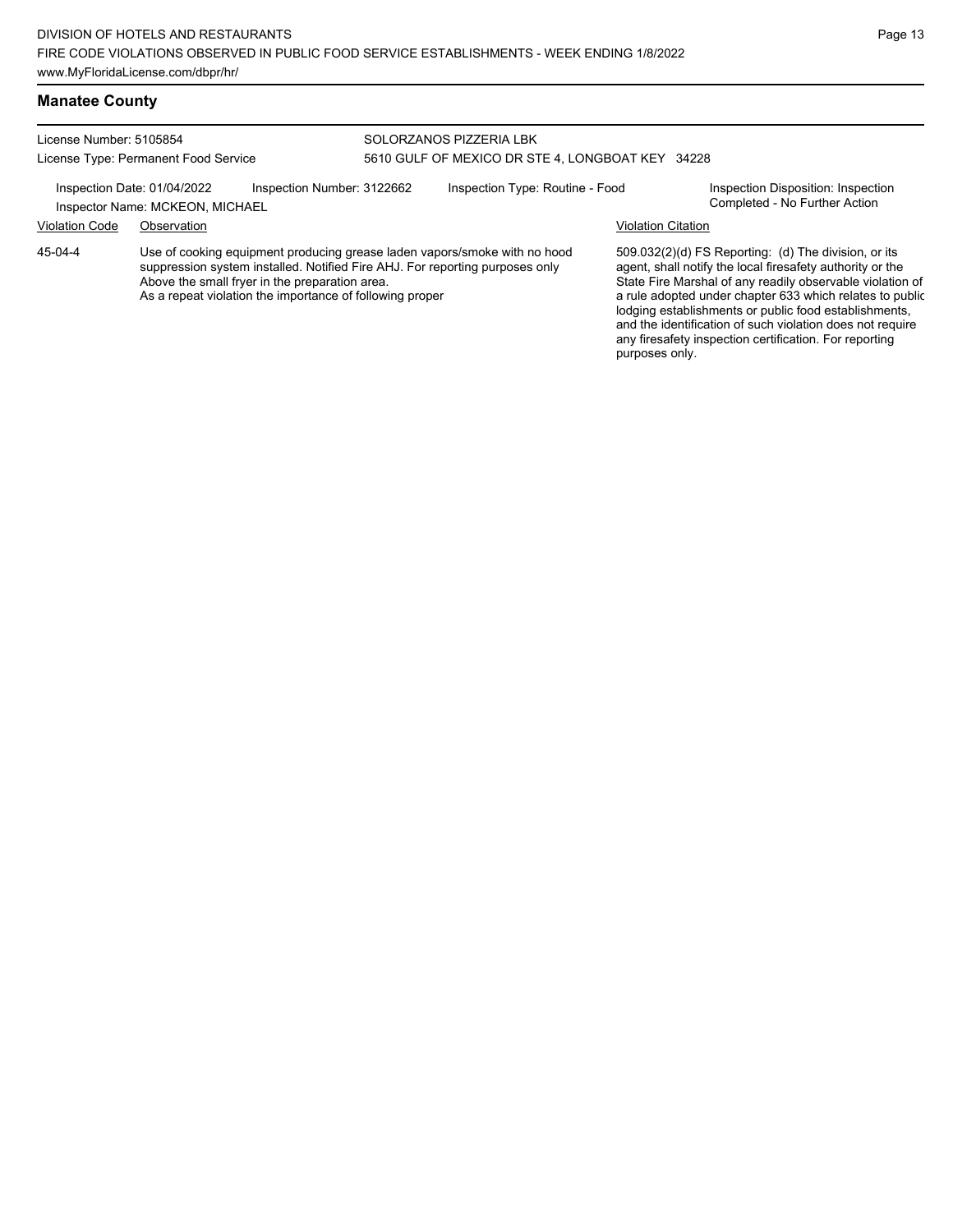# **Martin County**

| License Number: 5301515<br>License Type: Permanent Food Service                       |                                 | <b>BIG APPLE PIZZA</b><br>1858 JENSEN BEACH BLVD, JENSEN BEACH 34957 |  |                                 |                           |                                                                                                                                                                                                                                                                                                                                                                                                                            |
|---------------------------------------------------------------------------------------|---------------------------------|----------------------------------------------------------------------|--|---------------------------------|---------------------------|----------------------------------------------------------------------------------------------------------------------------------------------------------------------------------------------------------------------------------------------------------------------------------------------------------------------------------------------------------------------------------------------------------------------------|
| Inspection Date: 01/05/2022                                                           | Inspector Name: PETROW, MICHAEL | Inspection Number: 3139817                                           |  | Inspection Type: Routine - Food |                           | Inspection Disposition: Inspection<br>Completed - No Further Action                                                                                                                                                                                                                                                                                                                                                        |
| <b>Violation Code</b>                                                                 | Observation                     |                                                                      |  |                                 | <b>Violation Citation</b> |                                                                                                                                                                                                                                                                                                                                                                                                                            |
| Portable fire extinguisher gauge in red zone. For reporting purposes only.<br>45-02-4 |                                 |                                                                      |  |                                 | purposes only.            | 509.032(2)(d) FS Reporting: (d) The division, or its<br>agent, shall notify the local firesafety authority or the<br>State Fire Marshal of any readily observable violation of<br>a rule adopted under chapter 633 which relates to public<br>lodging establishments or public food establishments,<br>and the identification of such violation does not require<br>any firesafety inspection certification. For reporting |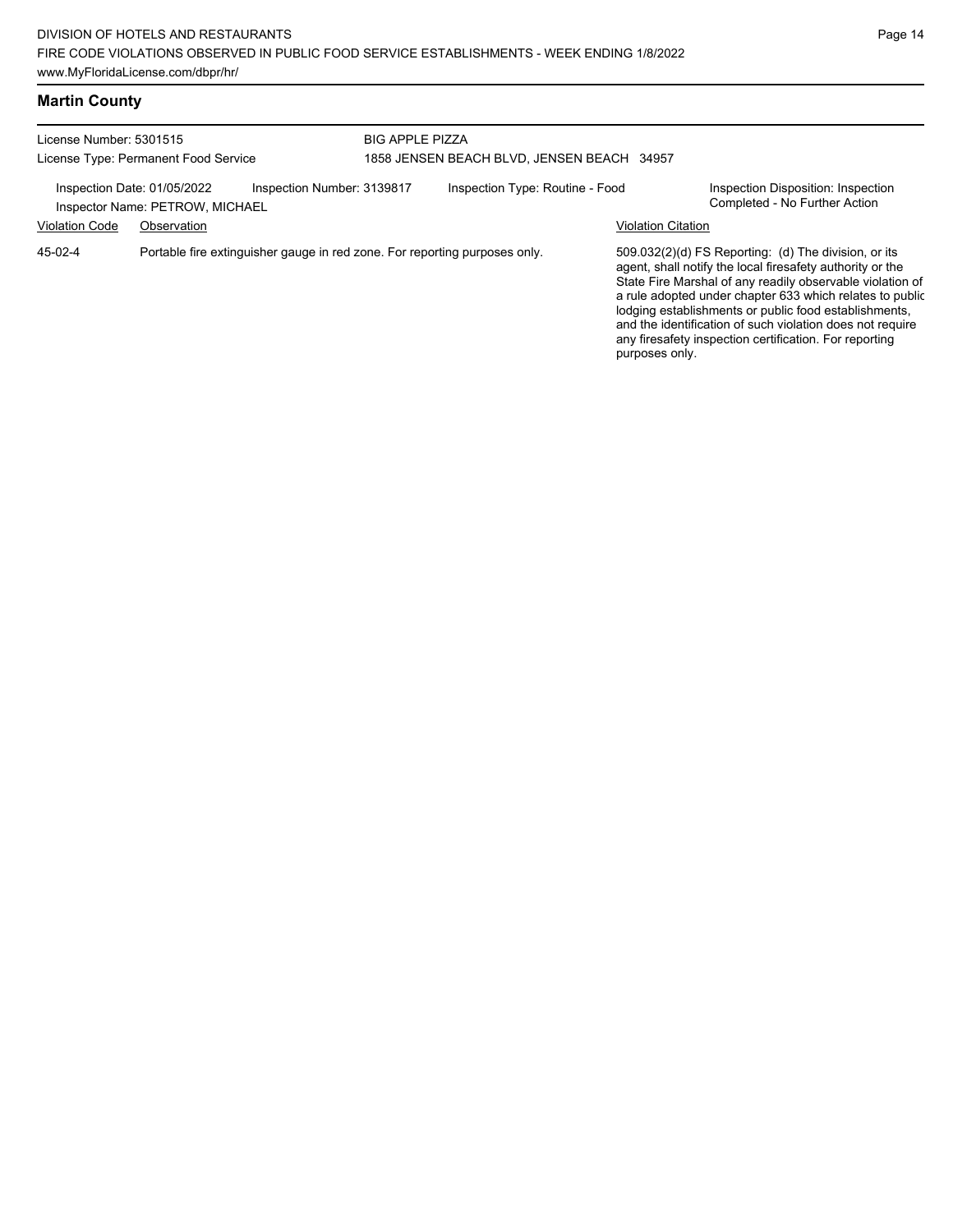| License Number: 5812729<br>License Type: Permanent Food Service                                   |                                                                                                                                                                                                |                                                            | <b>TEAK NEIGHBORHOOD GRILL</b>                                                      | 901 S ORLANDO AVE, MAITLAND 32751          |                                                                                                                                                                                                                                                                                                     |                                                                                                                                                                                                                                                                                                                                                                                                                            |
|---------------------------------------------------------------------------------------------------|------------------------------------------------------------------------------------------------------------------------------------------------------------------------------------------------|------------------------------------------------------------|-------------------------------------------------------------------------------------|--------------------------------------------|-----------------------------------------------------------------------------------------------------------------------------------------------------------------------------------------------------------------------------------------------------------------------------------------------------|----------------------------------------------------------------------------------------------------------------------------------------------------------------------------------------------------------------------------------------------------------------------------------------------------------------------------------------------------------------------------------------------------------------------------|
|                                                                                                   | Inspection Date: 01/03/2022<br>Inspector Name: MONTGOMERY, DOREEN                                                                                                                              | Inspection Number: 3174472                                 |                                                                                     | Inspection Type: Complaint Partial         |                                                                                                                                                                                                                                                                                                     | Inspection Disposition: Inspection<br>Completed - No Further Action                                                                                                                                                                                                                                                                                                                                                        |
| <b>Violation Code</b>                                                                             | Observation                                                                                                                                                                                    |                                                            |                                                                                     |                                            | <b>Violation Citation</b>                                                                                                                                                                                                                                                                           |                                                                                                                                                                                                                                                                                                                                                                                                                            |
| 48-04-4<br>of the building. For reporting purposes only.<br>2 LP tanks stored inside by back door |                                                                                                                                                                                                |                                                            | Propane tank (larger than 2.7 lb. water capacity/1 lb. gas capacity) located inside |                                            | 509.032(2)(d) FS Reporting: (d) The division, or its<br>agent, shall notify the local firesafety authority or the<br>State Fire Marshal of any readily observable violation of<br>a rule adopted under chapter 633 which relates to public<br>lodging establishments or public food establishments, |                                                                                                                                                                                                                                                                                                                                                                                                                            |
|                                                                                                   |                                                                                                                                                                                                |                                                            |                                                                                     |                                            | purposes only.                                                                                                                                                                                                                                                                                      | and the identification of such violation does not require<br>any firesafety inspection certification. For reporting                                                                                                                                                                                                                                                                                                        |
| License Number: 5814006                                                                           | License Type: Permanent Food Service                                                                                                                                                           |                                                            | DUNKIN DONUTS #236                                                                  | 486 N ORANGE AVE STE 5, ORLANDO 32801      |                                                                                                                                                                                                                                                                                                     |                                                                                                                                                                                                                                                                                                                                                                                                                            |
|                                                                                                   | Inspection Date: 01/06/2022<br>Inspector Name: PLEICONES, KIM                                                                                                                                  | Inspection Number: 3177841                                 |                                                                                     | Inspection Type: Food-Licensing Inspection |                                                                                                                                                                                                                                                                                                     | Inspection Disposition: Inspection<br>Completed - No Further Action                                                                                                                                                                                                                                                                                                                                                        |
| <b>Violation Code</b>                                                                             | Observation                                                                                                                                                                                    |                                                            |                                                                                     |                                            | <b>Violation Citation</b>                                                                                                                                                                                                                                                                           |                                                                                                                                                                                                                                                                                                                                                                                                                            |
| 46-01-4                                                                                           | Marked exit/path to marked exit blocked. For reporting purposes only.<br>Back kitchen exit door blocked by rolling rack and trash bags ** Corrected<br>On-Site**                               |                                                            |                                                                                     |                                            | purposes only.                                                                                                                                                                                                                                                                                      | 509.032(2)(d) FS Reporting: (d) The division, or its<br>agent, shall notify the local firesafety authority or the<br>State Fire Marshal of any readily observable violation of<br>a rule adopted under chapter 633 which relates to public<br>lodging establishments or public food establishments,<br>and the identification of such violation does not require<br>any firesafety inspection certification. For reporting |
| License Number: 5808468                                                                           |                                                                                                                                                                                                |                                                            | SONNY'S REAL PIT BAR-B-Q                                                            |                                            |                                                                                                                                                                                                                                                                                                     |                                                                                                                                                                                                                                                                                                                                                                                                                            |
|                                                                                                   | License Type: Permanent Food Service                                                                                                                                                           |                                                            |                                                                                     | 7423 S ORANGE BLOSSOM TRL, ORLANDO 32809   |                                                                                                                                                                                                                                                                                                     |                                                                                                                                                                                                                                                                                                                                                                                                                            |
|                                                                                                   | Inspection Date: 01/07/2022<br>Inspector Name: PASIECKI, VICTORIA                                                                                                                              | Inspection Number: 3178234                                 |                                                                                     | Inspection Type: Complaint Full            |                                                                                                                                                                                                                                                                                                     | Inspection Disposition: Call Back -<br>Complied                                                                                                                                                                                                                                                                                                                                                                            |
| <b>Violation Code</b>                                                                             | Observation                                                                                                                                                                                    |                                                            |                                                                                     |                                            | <b>Violation Citation</b>                                                                                                                                                                                                                                                                           |                                                                                                                                                                                                                                                                                                                                                                                                                            |
| 46-01-4                                                                                           | - From initial inspection : Marked exit/path to marked exit blocked. For reporting<br>purposes only.<br>Trash bin and boxes blocking back exit. Operator moved items ** Corrected<br>On-Site** | - From follow-up inspection 2022-01-07: ** Time Extended** |                                                                                     |                                            | purposes only.                                                                                                                                                                                                                                                                                      | 509.032(2)(d) FS Reporting: (d) The division, or its<br>agent, shall notify the local firesafety authority or the<br>State Fire Marshal of any readily observable violation of<br>a rule adopted under chapter 633 which relates to public<br>lodging establishments or public food establishments,<br>and the identification of such violation does not require<br>any firesafety inspection certification. For reporting |
| 46-01-4                                                                                           | Marked exit/path to marked exit blocked. For reporting purposes only.<br>Trash bin and boxes blocking back exit. Operator moved items ** Corrected<br>On-Site**                                |                                                            |                                                                                     |                                            | purposes only.                                                                                                                                                                                                                                                                                      | 509.032(2)(d) FS Reporting: (d) The division, or its<br>agent, shall notify the local firesafety authority or the<br>State Fire Marshal of any readily observable violation of<br>a rule adopted under chapter 633 which relates to public<br>lodging establishments or public food establishments,<br>and the identification of such violation does not require<br>any firesafety inspection certification. For reporting |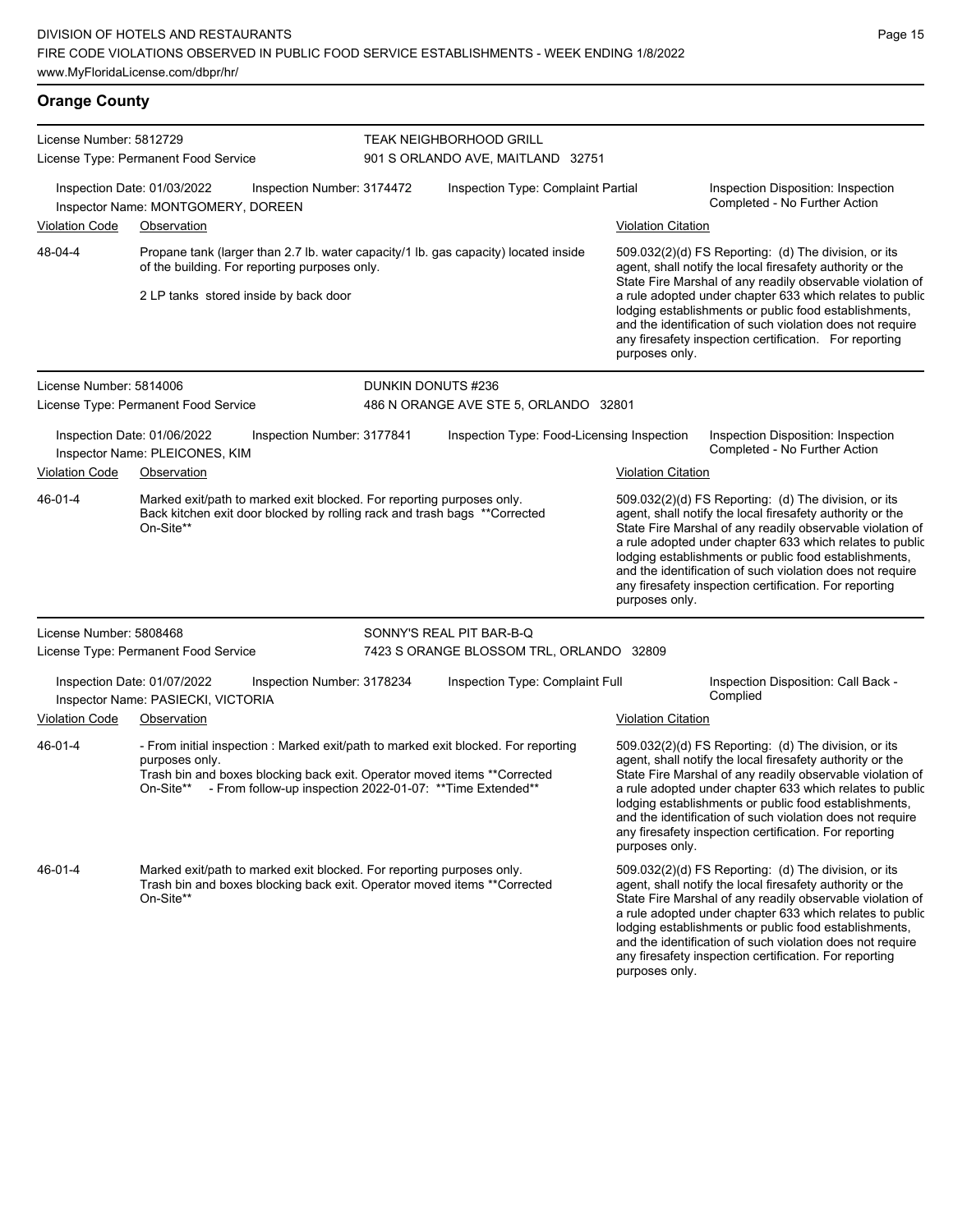## **Palm Beach County**

| License Number: 6011000<br>License Type: Permanent Food Service                                |                                                                                                                                                                         |  |                                        | CHEESECAKE FACTORY (THE)<br>5530 GLADES RD, BOCA RATON 33431                                                                                                                                                                                                                                                                                                     |                                                                                                                                                                                                                                                                                                                                                                                                                                                                                                          |                                                                     |  |
|------------------------------------------------------------------------------------------------|-------------------------------------------------------------------------------------------------------------------------------------------------------------------------|--|----------------------------------------|------------------------------------------------------------------------------------------------------------------------------------------------------------------------------------------------------------------------------------------------------------------------------------------------------------------------------------------------------------------|----------------------------------------------------------------------------------------------------------------------------------------------------------------------------------------------------------------------------------------------------------------------------------------------------------------------------------------------------------------------------------------------------------------------------------------------------------------------------------------------------------|---------------------------------------------------------------------|--|
| Inspection Date: 01/04/2022<br>Inspection Number: 3177982<br>Inspector Name: CUDEMOS, HAIDA    |                                                                                                                                                                         |  |                                        | Inspection Type: Complaint Full                                                                                                                                                                                                                                                                                                                                  |                                                                                                                                                                                                                                                                                                                                                                                                                                                                                                          | Inspection Disposition: Inspection<br>Completed - No Further Action |  |
| <b>Violation Code</b>                                                                          | Observation                                                                                                                                                             |  |                                        |                                                                                                                                                                                                                                                                                                                                                                  | <b>Violation Citation</b>                                                                                                                                                                                                                                                                                                                                                                                                                                                                                |                                                                     |  |
| 48-01-5                                                                                        | No current insurance inspector boiler report or boiler certificate available for boiler.<br>For reporting purposes only.<br>Boiler certificate expire since 03.25.2021. |  |                                        |                                                                                                                                                                                                                                                                                                                                                                  | 61C-1.004(10) FAC Reporting: (10) Heating and<br>ventilation - The heating and ventilation system shall be<br>kept in good repair or be installed to maintain a<br>minimum of 68 degrees Fahrenheit throughout the<br>building. The insurance inspectors boiler report is<br>required annually for power boilers and high<br>pressure/high temperature boilers and biannually for low<br>pressure steam or vapor heating boilers and shall be<br>posted in the boiler room. For reporting purposes only. |                                                                     |  |
| License Number: 6019301                                                                        |                                                                                                                                                                         |  | <b>TRAMONTI RESTAURANT</b>             |                                                                                                                                                                                                                                                                                                                                                                  |                                                                                                                                                                                                                                                                                                                                                                                                                                                                                                          |                                                                     |  |
| License Type: Permanent Food Service                                                           |                                                                                                                                                                         |  | 111 E ATLANTIC AVE, DELRAY BEACH 33444 |                                                                                                                                                                                                                                                                                                                                                                  |                                                                                                                                                                                                                                                                                                                                                                                                                                                                                                          |                                                                     |  |
| Inspection Date: 01/03/2022<br>Inspection Number: 3144480<br>Inspector Name: GOODWIN, NICHOLAS |                                                                                                                                                                         |  | Inspection Type: Routine - Food        |                                                                                                                                                                                                                                                                                                                                                                  |                                                                                                                                                                                                                                                                                                                                                                                                                                                                                                          | Inspection Disposition: Inspection<br>Completed - No Further Action |  |
| <b>Violation Code</b>                                                                          | Observation                                                                                                                                                             |  |                                        |                                                                                                                                                                                                                                                                                                                                                                  | <b>Violation Citation</b>                                                                                                                                                                                                                                                                                                                                                                                                                                                                                |                                                                     |  |
| 45-02-4                                                                                        | Portable fire extinguisher gauge in red zone. For reporting purposes only.<br>Observed at fire extinguisher next to hand wash sink next to cook line, and at bar        |  |                                        | 509.032(2)(d) FS Reporting: (d) The division, or its<br>agent, shall notify the local firesafety authority or the<br>State Fire Marshal of any readily observable violation of<br>a rule adopted under chapter 633 which relates to public<br>lodging establishments or public food establishments,<br>and the identification of such violation does not require |                                                                                                                                                                                                                                                                                                                                                                                                                                                                                                          |                                                                     |  |

any firesafety inspection certification. For reporting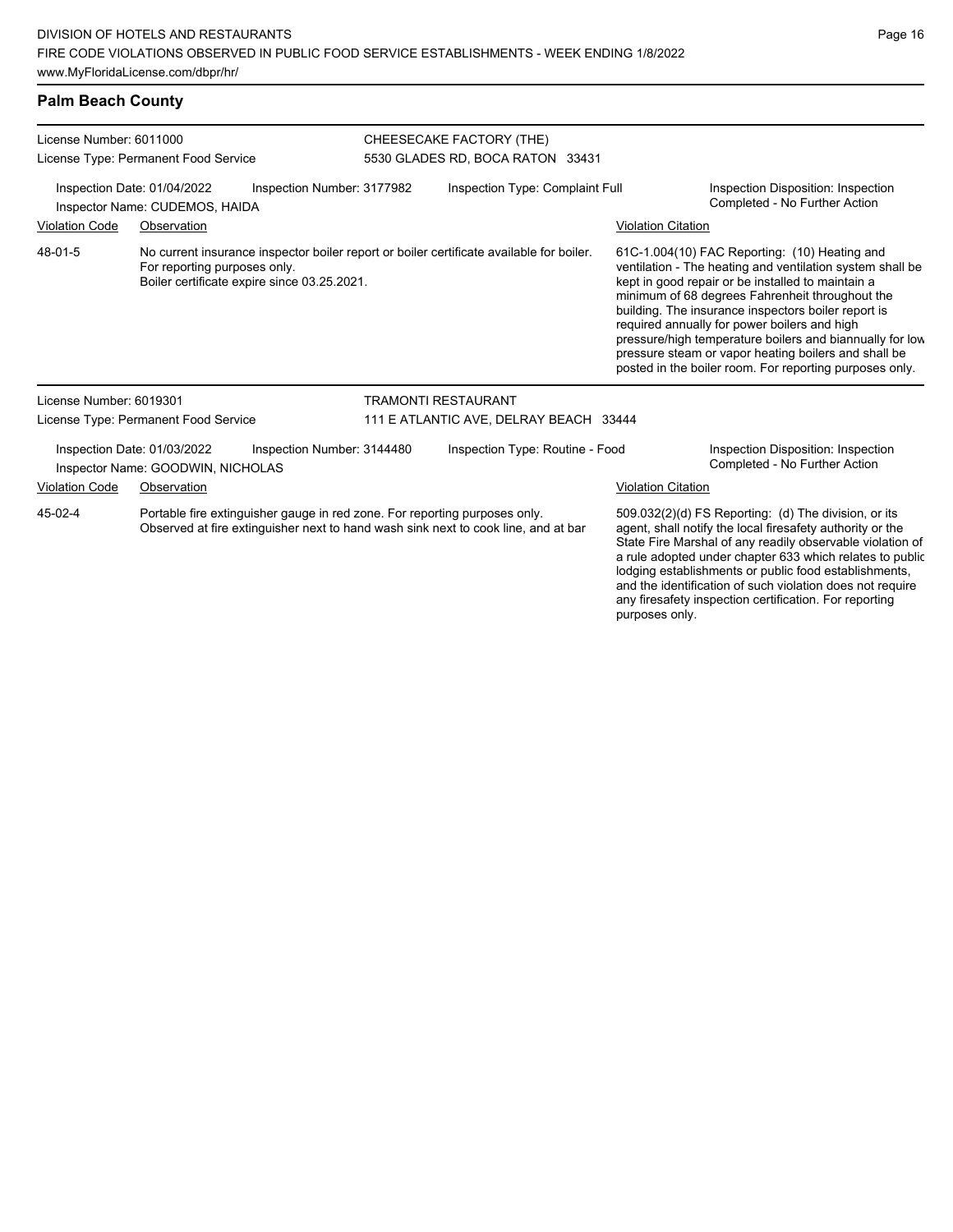## **Pinellas County**

| License Number: 6216933<br>License Type: Permanent Food Service |                                                                                                                                                               |  | <b>BACON BITCH</b><br>1120 CENTRAL AVE, ST. PETERSBURG 33705 |  |                           |                                                                                                                   |  |
|-----------------------------------------------------------------|---------------------------------------------------------------------------------------------------------------------------------------------------------------|--|--------------------------------------------------------------|--|---------------------------|-------------------------------------------------------------------------------------------------------------------|--|
|                                                                 |                                                                                                                                                               |  |                                                              |  |                           |                                                                                                                   |  |
|                                                                 | Inspector Name: RANVILLE, AMANDA                                                                                                                              |  |                                                              |  |                           | Complied                                                                                                          |  |
| <b>Violation Code</b>                                           | Observation                                                                                                                                                   |  |                                                              |  | <b>Violation Citation</b> |                                                                                                                   |  |
| 45-04-4                                                         | - From initial inspection : Use of cooking equipment producing grease laden<br>vapors/smoke with no hood suppression system installed. Notified Fire AHJ. For |  |                                                              |  |                           | 509.032(2)(d) FS Reporting: (d) The division, or its<br>agent, shall notify the local firesafety authority or the |  |

reporting purposes only. Small flat top grill near cook line not being used under the hood and two

509.032(2)(d) FS Reporting: (d) The division, or its agent, shall notify the local firesafety authority or the State Fire Marshal of any readily observable violation of a rule adopted under chapter 633 which relates to public lodging establishments or public food establishments, and the identification of such violation does not require any firesafety inspection certification. For reporting purposes only.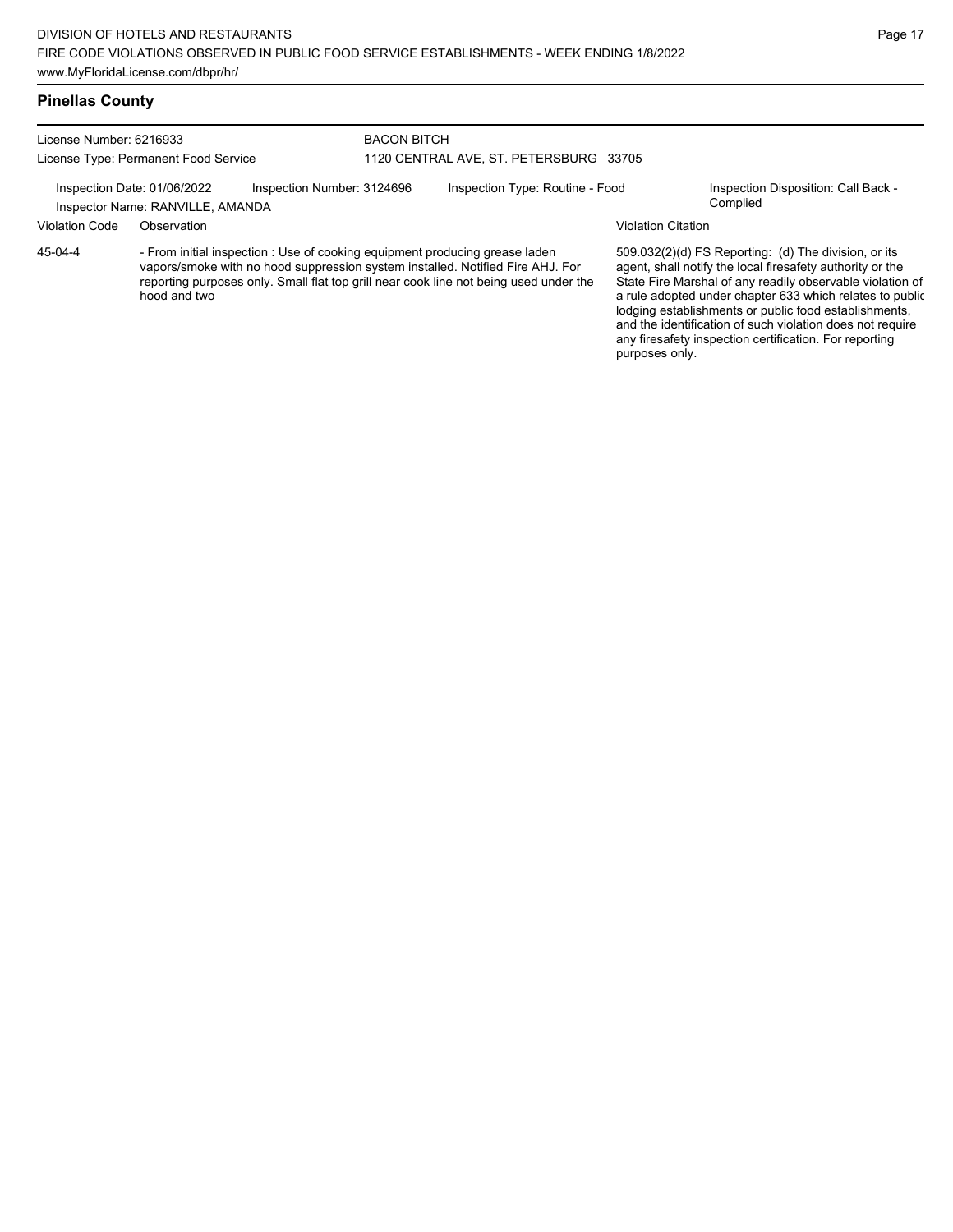#### **Sarasota County**

License Number: 6805141 License Type: Permanent Food Service PATRICK'S 1481 1481 MAIN STREET, SARASOTA 34236

Inspection Date: 01/05/2022 Inspection Number: 3151112 Inspection Type: Routine - Food Inspection Disposition: Inspection<br>Inspector Name: MCKFON\_MICHAFI Inspector Name: MCKEON, MICHAEL

#### Violation Code Observation Violation Citation

Observed electrical wiring in disrepair. For reporting purposes only. Exposed wiring above the door of the walk in cooler. As a repeat violation the importance of following proper protocol with this violation was reinforced with the employee. \*\*Repeat V 47-03-4

509.032(2)(d) FS Reporting: (d) The division, or its agent, shall notify the local firesafety authority or the State Fire Marshal of any readily observable violation of a rule adopted under chapter 633 which relates to public lodging establishments or public food establishments, and the identification of such violation does not require any firesafety inspection certification. For reporting purposes only.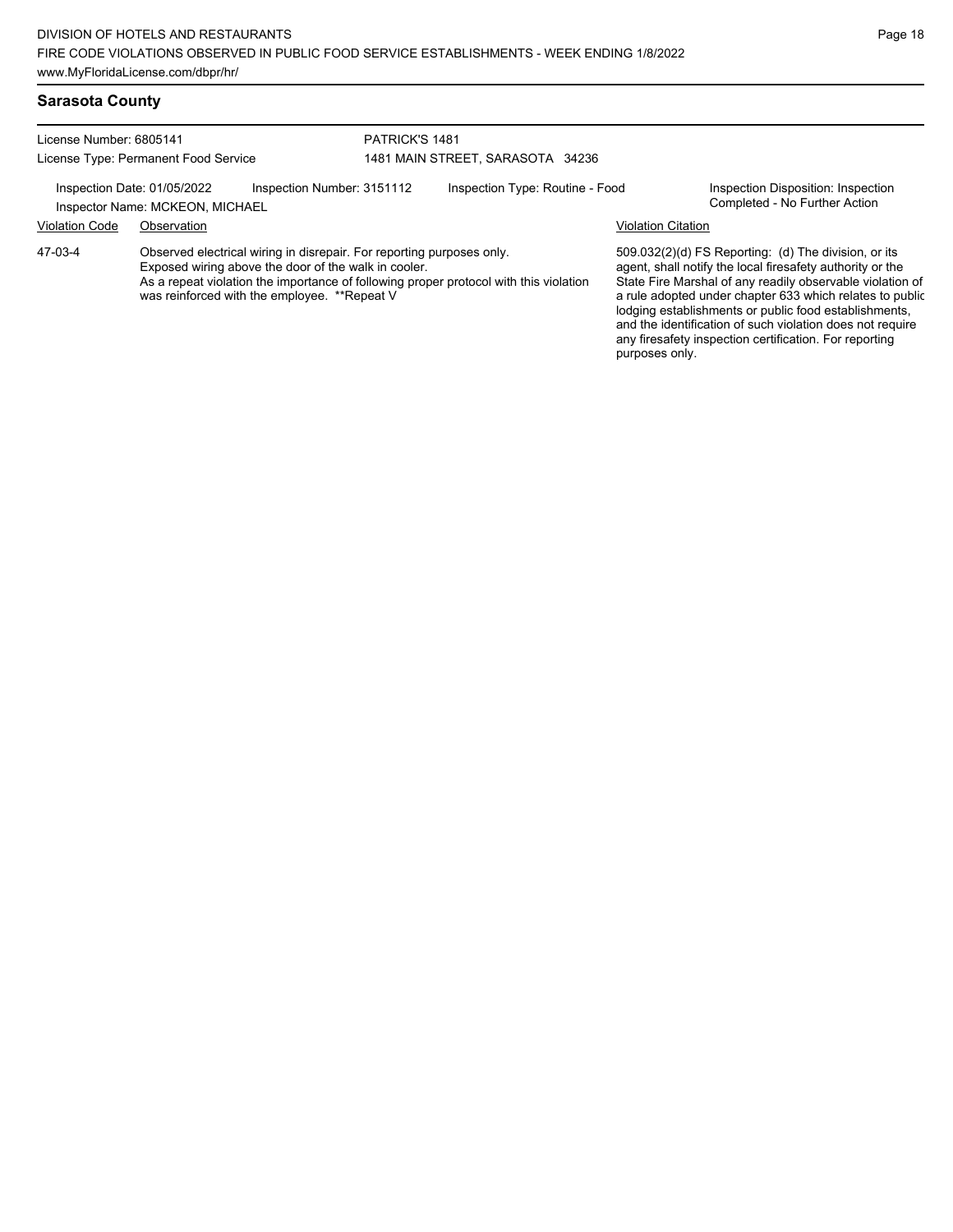# **Seminole County**

| License Number: 6905153<br>License Type: Permanent Food Service                                           |                                      |                                                                                                                                                                 | <b>DUNKIN DONUTS 204</b><br>801 W SR 434, LONGWOOD 32750 |                                                                                                                                                                                                                                                                                                                                                                                                                                              |                                                                     |                                                                                                                                                                                                                                                                                                                                                                                                                            |  |
|-----------------------------------------------------------------------------------------------------------|--------------------------------------|-----------------------------------------------------------------------------------------------------------------------------------------------------------------|----------------------------------------------------------|----------------------------------------------------------------------------------------------------------------------------------------------------------------------------------------------------------------------------------------------------------------------------------------------------------------------------------------------------------------------------------------------------------------------------------------------|---------------------------------------------------------------------|----------------------------------------------------------------------------------------------------------------------------------------------------------------------------------------------------------------------------------------------------------------------------------------------------------------------------------------------------------------------------------------------------------------------------|--|
| Inspection Number: 3176870<br>Inspection Date: 01/05/2022<br>Inspector Name: THORNCROFT, ROBERT           |                                      |                                                                                                                                                                 | Inspection Type: Food-Licensing Inspection               |                                                                                                                                                                                                                                                                                                                                                                                                                                              |                                                                     | Inspection Disposition: Inspection<br>Completed - No Further Action                                                                                                                                                                                                                                                                                                                                                        |  |
| <b>Violation Code</b>                                                                                     | Observation                          |                                                                                                                                                                 |                                                          |                                                                                                                                                                                                                                                                                                                                                                                                                                              | <b>Violation Citation</b>                                           |                                                                                                                                                                                                                                                                                                                                                                                                                            |  |
| 45-05-4                                                                                                   | extinguisher in the area             | Portable fire extinguisher missing from its designated location. For reporting<br>purposes only. At the back door a sign directs to a fire extinguisher with no |                                                          |                                                                                                                                                                                                                                                                                                                                                                                                                                              | purposes only.                                                      | 509.032(2)(d) FS Reporting: (d) The division, or its<br>agent, shall notify the local firesafety authority or the<br>State Fire Marshal of any readily observable violation of<br>a rule adopted under chapter 633 which relates to public<br>lodging establishments or public food establishments,<br>and the identification of such violation does not require<br>any firesafety inspection certification. For reporting |  |
| License Number: 6905318                                                                                   |                                      |                                                                                                                                                                 | <b>TACO BELL 036021</b>                                  |                                                                                                                                                                                                                                                                                                                                                                                                                                              |                                                                     |                                                                                                                                                                                                                                                                                                                                                                                                                            |  |
|                                                                                                           | License Type: Permanent Food Service |                                                                                                                                                                 |                                                          | 126 S RONALD REAGAN BLVD, LONGWOOD 32750                                                                                                                                                                                                                                                                                                                                                                                                     |                                                                     |                                                                                                                                                                                                                                                                                                                                                                                                                            |  |
| Inspection Date: 01/04/2022<br>Inspection Number: 3177872<br>Inspector Name: THORNCROFT, ROBERT           |                                      | Inspection Type: Complaint Full                                                                                                                                 |                                                          |                                                                                                                                                                                                                                                                                                                                                                                                                                              | Inspection Disposition: Inspection<br>Completed - No Further Action |                                                                                                                                                                                                                                                                                                                                                                                                                            |  |
| <b>Violation Code</b>                                                                                     | Observation                          |                                                                                                                                                                 |                                                          |                                                                                                                                                                                                                                                                                                                                                                                                                                              | <b>Violation Citation</b>                                           |                                                                                                                                                                                                                                                                                                                                                                                                                            |  |
| Portable fire extinguisher gauge in red zone. For reporting purposes only. At the<br>45-02-4<br>back door |                                      |                                                                                                                                                                 |                                                          | 509.032(2)(d) FS Reporting: (d) The division, or its<br>agent, shall notify the local firesafety authority or the<br>State Fire Marshal of any readily observable violation of<br>a rule adopted under chapter 633 which relates to public<br>lodging establishments or public food establishments,<br>and the identification of such violation does not require<br>any firesafety inspection certification. For reporting<br>purposes only. |                                                                     |                                                                                                                                                                                                                                                                                                                                                                                                                            |  |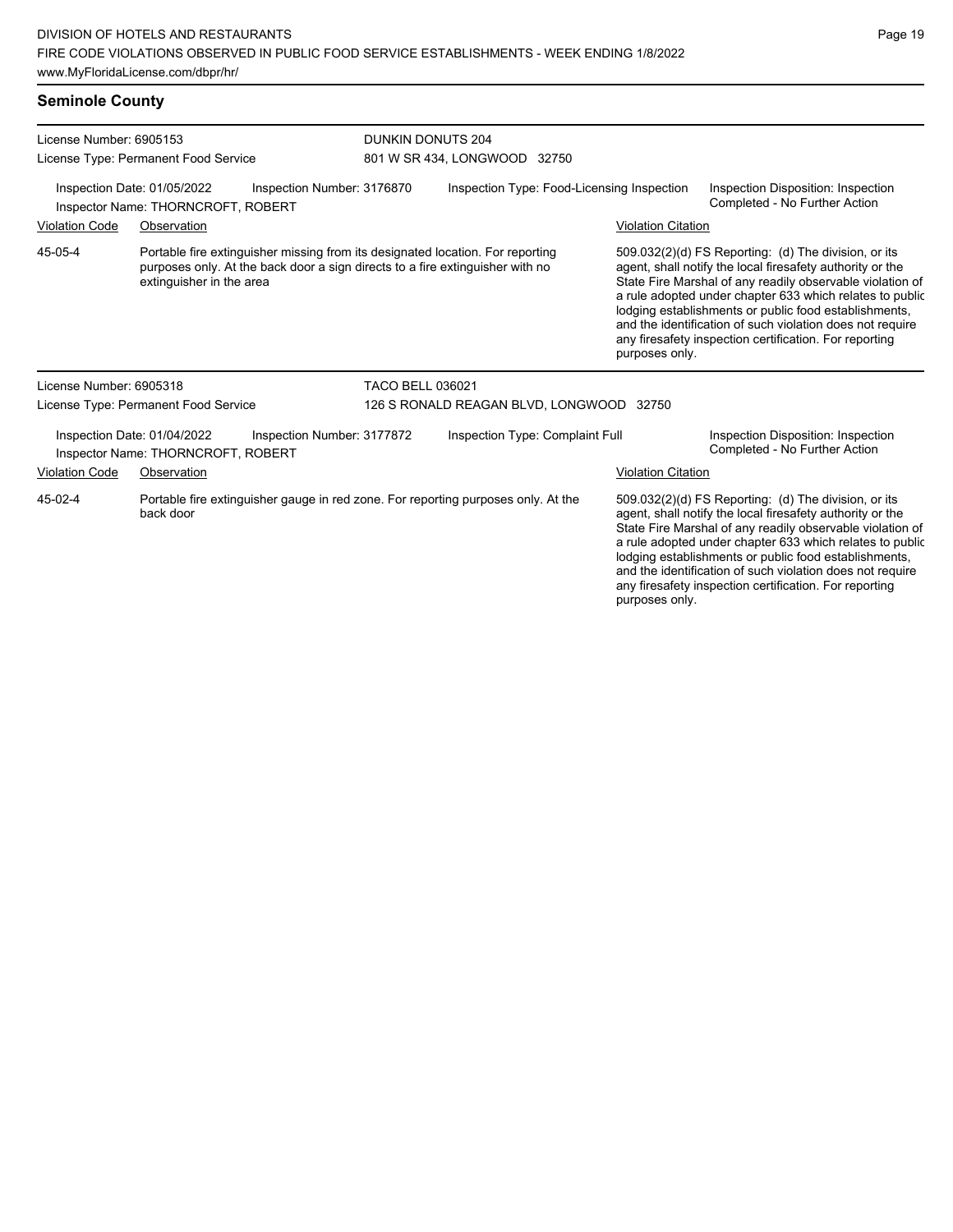| License Number: 6502071<br>License Type: Permanent Food Service |                                                                                                                |                            | <b>BURGER KING</b><br>2455 SR 207, SAINT AUGUSTINE 32084 |                                 |                                                                                                                                                                                                                                                                                                                                                                                                                                              |                                                                     |  |
|-----------------------------------------------------------------|----------------------------------------------------------------------------------------------------------------|----------------------------|----------------------------------------------------------|---------------------------------|----------------------------------------------------------------------------------------------------------------------------------------------------------------------------------------------------------------------------------------------------------------------------------------------------------------------------------------------------------------------------------------------------------------------------------------------|---------------------------------------------------------------------|--|
| Inspection Date: 01/04/2022<br><b>Violation Code</b>            | Inspector Name: HARTMANN, MICHELLE<br>Observation                                                              | Inspection Number: 3127765 |                                                          | Inspection Type: Routine - Food | <b>Violation Citation</b>                                                                                                                                                                                                                                                                                                                                                                                                                    | Inspection Disposition: Inspection<br>Completed - No Further Action |  |
| 46-01-4                                                         | Marked exit/path to marked exit blocked. For reporting purposes only.<br>Garbage can/boxes blocking back door. |                            |                                                          |                                 | 509.032(2)(d) FS Reporting: (d) The division, or its<br>agent, shall notify the local firesafety authority or the<br>State Fire Marshal of any readily observable violation of<br>a rule adopted under chapter 633 which relates to public<br>lodging establishments or public food establishments,<br>and the identification of such violation does not require<br>any firesafety inspection certification. For reporting<br>purposes only. |                                                                     |  |